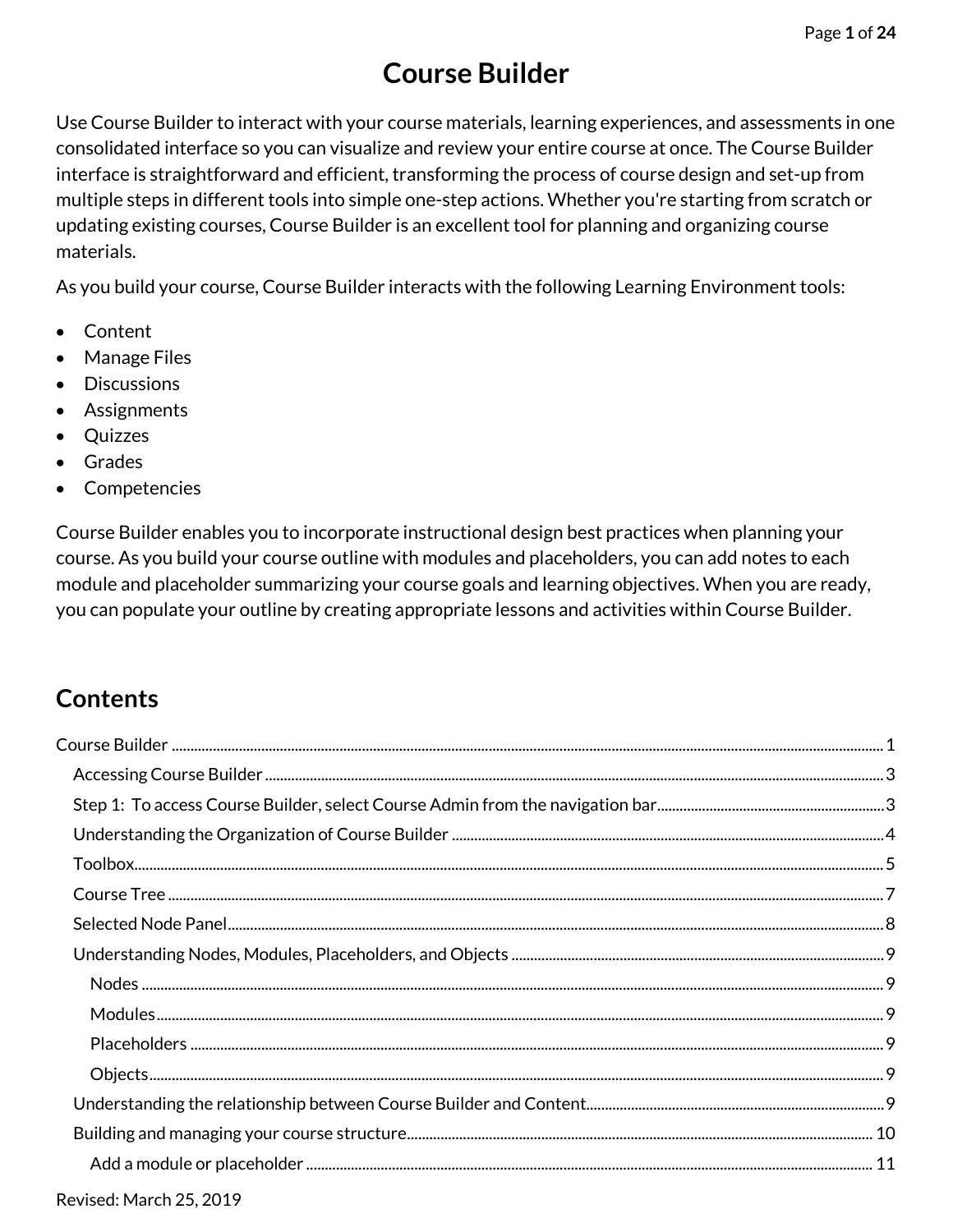#### Page 2 of 24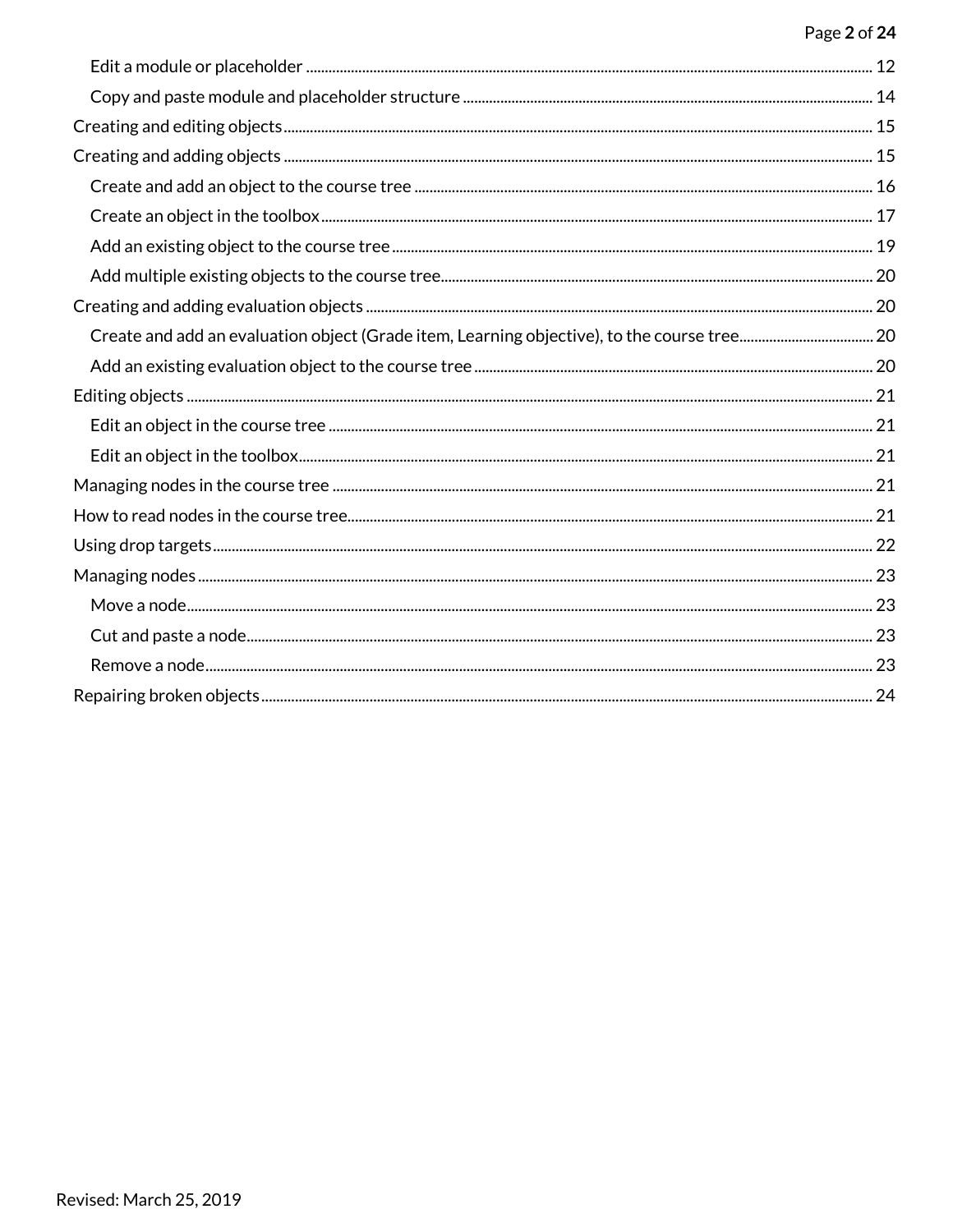## <span id="page-2-0"></span>**Accessing Course Builder**

<span id="page-2-1"></span>**Step 1:** To access Course Builder, select **Course Admin** from the navigation bar.



**Step 2:** Select **Course Builder** from the **Site Resources** section of **Course Administration.**

| <b>Course Administration</b> |                                 |                                     |
|------------------------------|---------------------------------|-------------------------------------|
| Category<br>Name             |                                 |                                     |
| <b>Site Setup</b>            |                                 |                                     |
| Course Offering Information  | <b>企</b> Homepages              | <b>图 Widgets</b>                    |
| <b>Site Resources</b>        |                                 |                                     |
| Book Management              | <sup>m</sup> Calendar           | <b>III</b> Content                  |
| Course Builder               | M External Learning Tools       | <b>R</b> Frequently Asked Questions |
| Glossary                     | <b>≰ Import / Export / Copy</b> | an Links                            |
|                              | Components                      | <b>Manage Dates</b><br>ъ            |

#### **OR:**

Select **Content**from the navigation bar, select **Table of Contents.** From the **Related Tools** dropdown menu, select **Course Builder.**

| Course Home<br>Content                                                      | Assignments Discussions Quizzes Grades Classlist Attendance Course Admin Calendar | More $\vee$              |
|-----------------------------------------------------------------------------|-----------------------------------------------------------------------------------|--------------------------|
| $\varphi$<br>Search Topics                                                  | Table of Contents ~                                                               | <b>Print</b><br>Settings |
| 叓<br>Overview<br><b>Bookmarks</b>                                           | Import Course v<br><b>Bulk Edit</b><br>Related Tools v                            | Expand All Collapse All  |
| <b>Upcoming Events</b>                                                      | <b>Course Builder</b><br>Ξ<br><b>Getting Started</b><br>Manage Files              |                          |
| [298]<br><b>Table of Contents</b><br>Ξ<br>Getting Started<br>$\overline{4}$ | View Reports<br>New $\sim$<br>Add Existing Activities v                           |                          |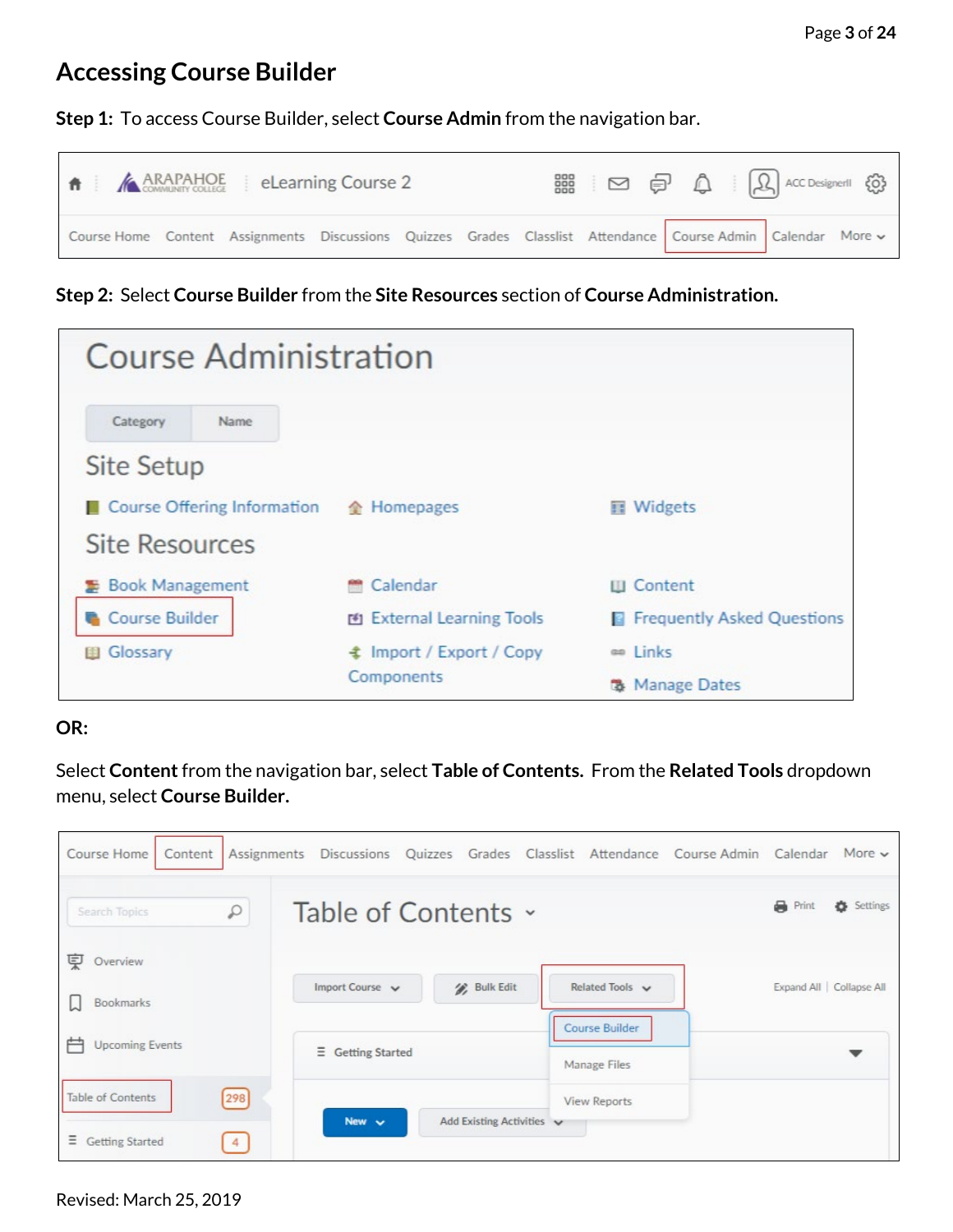| <b>Course Builder</b><br>eLearning Course 3                                                                                                                                                                      |
|------------------------------------------------------------------------------------------------------------------------------------------------------------------------------------------------------------------|
| Course Builder enables you to build a course outline, create and edit course materials and assignments, manage grades and learning<br>objectives, all from one central location using a drag and drop interface. |
| Use modules and placeholders to create a course outline.<br>How do I use placeholders and structures?                                                                                                            |
| Create content and assignments.<br>How do I create and edit objects in my course?                                                                                                                                |
| Manage learning objectives and grades and associate them with assignments.<br>How do I associate grades and learning objectives?                                                                                 |
| Always show this welcome page                                                                                                                                                                                    |
| <b>Start</b>                                                                                                                                                                                                     |

## <span id="page-3-0"></span>**Understanding the Organization of Course Builder**

The Course Builder user interface consists of three sections: the Toolbox, Course Tree, and Selected Node Panel. Use the **Toolbox** to add Modules, placeholders, and objects. The **Course Tree** displays the course structure. Edit and view node properties in the **Selected Node Panel.**

| <b>Build Outline</b>                                                                                                                                                                                                                                                                                                                         | $\overline{\phantom{0}}$ | $=$ eLearning Course 2    | $\checkmark$ | eLearning Course 2                                           |
|----------------------------------------------------------------------------------------------------------------------------------------------------------------------------------------------------------------------------------------------------------------------------------------------------------------------------------------------|--------------------------|---------------------------|--------------|--------------------------------------------------------------|
| Drag or click modules and placeholders to build your course outline                                                                                                                                                                                                                                                                          |                          | e Getting Started         | $\checkmark$ | Gedit Course Information F Create Module                     |
| $\begin{picture}(130,15) \put(0,0){\line(1,0){155}} \put(15,0){\line(1,0){155}} \put(15,0){\line(1,0){155}} \put(15,0){\line(1,0){155}} \put(15,0){\line(1,0){155}} \put(15,0){\line(1,0){155}} \put(15,0){\line(1,0){155}} \put(15,0){\line(1,0){155}} \put(15,0){\line(1,0){155}} \put(15,0){\line(1,0){155}} \put(15,0){\line(1,0){155}}$ |                          | ONIT ONE                  | $\checkmark$ | General                                                      |
|                                                                                                                                                                                                                                                                                                                                              |                          |                           |              | Course Path: /content/enforced2012/2150394-eLearningCourse2/ |
| <b>Add Content</b>                                                                                                                                                                                                                                                                                                                           |                          | a UNIT TWO                | $\checkmark$ | Department: Sandbox                                          |
| Drag or click items to create new content and fill in placeholders                                                                                                                                                                                                                                                                           |                          | a UNIT THREE              | $\checkmark$ | Semester: Sandbox                                            |
| $\begin{array}{ccc} \mathbf{N} & \mathbf{S} & \mathbf{S} & \mathbf{S} & \mathbf{S} & \mathbf{S} & \mathbf{S} & \mathbf{S} \end{array}$                                                                                                                                                                                                       |                          | UNIT FOUR                 | $\checkmark$ | Restrictions                                                 |
| $\mathbf{A}$                                                                                                                                                                                                                                                                                                                                 |                          | a Little Seagull Handbook | $\checkmark$ | <b>Status: Active</b>                                        |
| <b>Browse Tools</b>                                                                                                                                                                                                                                                                                                                          |                          | a Brainfuse<br>Draft      | $\checkmark$ |                                                              |
| Course Files<br>View, upload, add, and edit files                                                                                                                                                                                                                                                                                            |                          | $e$ Test                  | $\checkmark$ |                                                              |
| <b>Discussions</b><br>View, add, and edit Discussion Topics                                                                                                                                                                                                                                                                                  | $\rightarrow$            |                           |              |                                                              |
| Assignment folders<br>View, add, and edit Assignment folders                                                                                                                                                                                                                                                                                 | - 5                      |                           |              |                                                              |
| Quizzes<br>View, add, and edit Quizzes                                                                                                                                                                                                                                                                                                       | $\sim$                   |                           |              |                                                              |
| Grade Items<br>View, add, and edit Grade Items                                                                                                                                                                                                                                                                                               | $\rightarrow$            |                           |              |                                                              |
| Learning Objectives<br>View, add, and edit Learning Objectives                                                                                                                                                                                                                                                                               | $\sim$                   |                           |              |                                                              |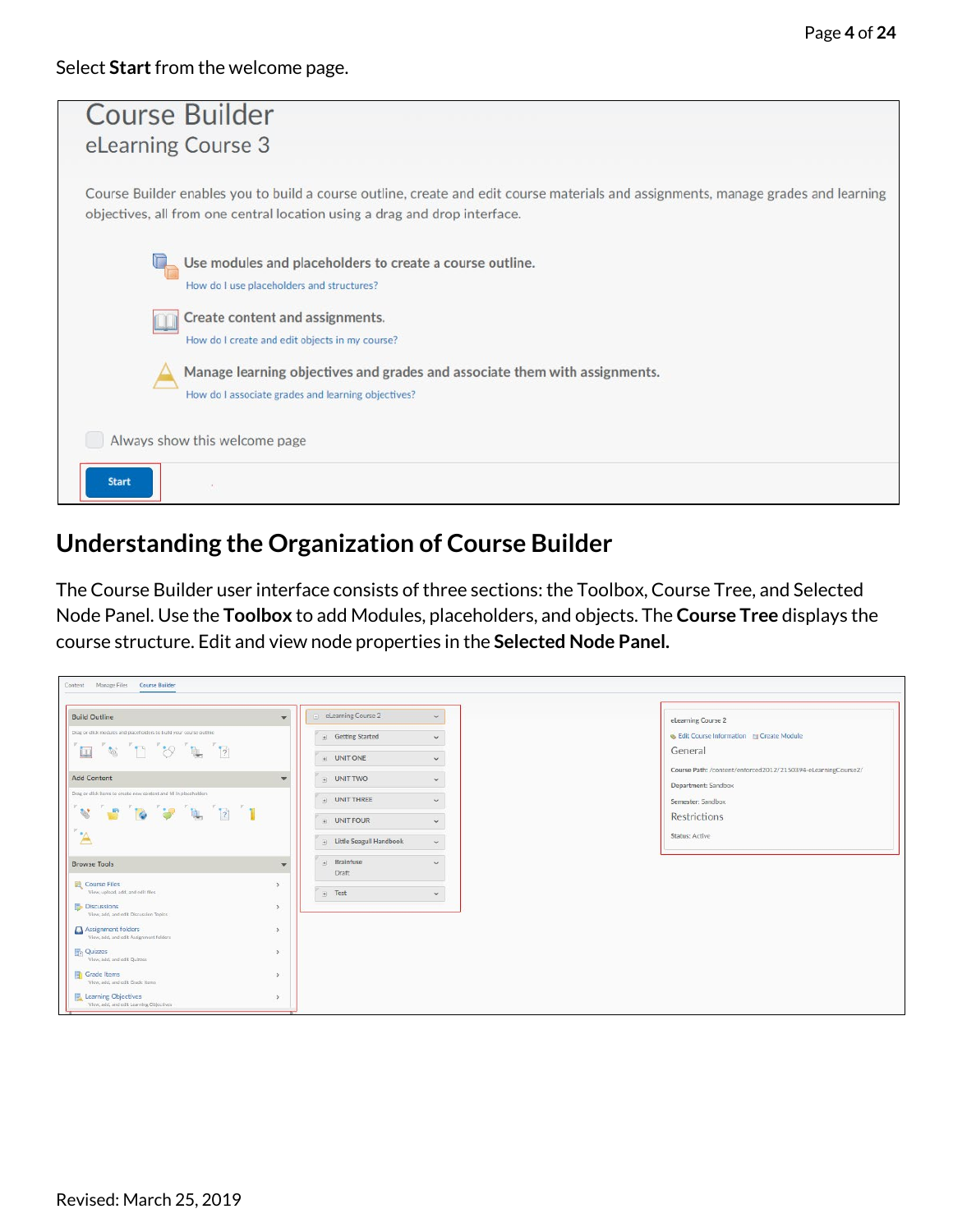# <span id="page-4-0"></span>**Toolbox**

You can add modules, placeholders, and objects to the course tree from three areas within the toolbox: **Build Outline, Add Content,** and **Browse Tools.**

**Build Outline** enables you to drag or click modules and placeholders to build your course outline.



**Add Content** provides you with a selection of objects that you can use to create new content and fill in placeholders. Below is a list of the objects that are available for use:

- links
- HTML files
- discussion topics
- assignments folders
- quizzes
- grade items
- learning objectives
- existing learning objects from Learning Repository



Revised: March 25, 2019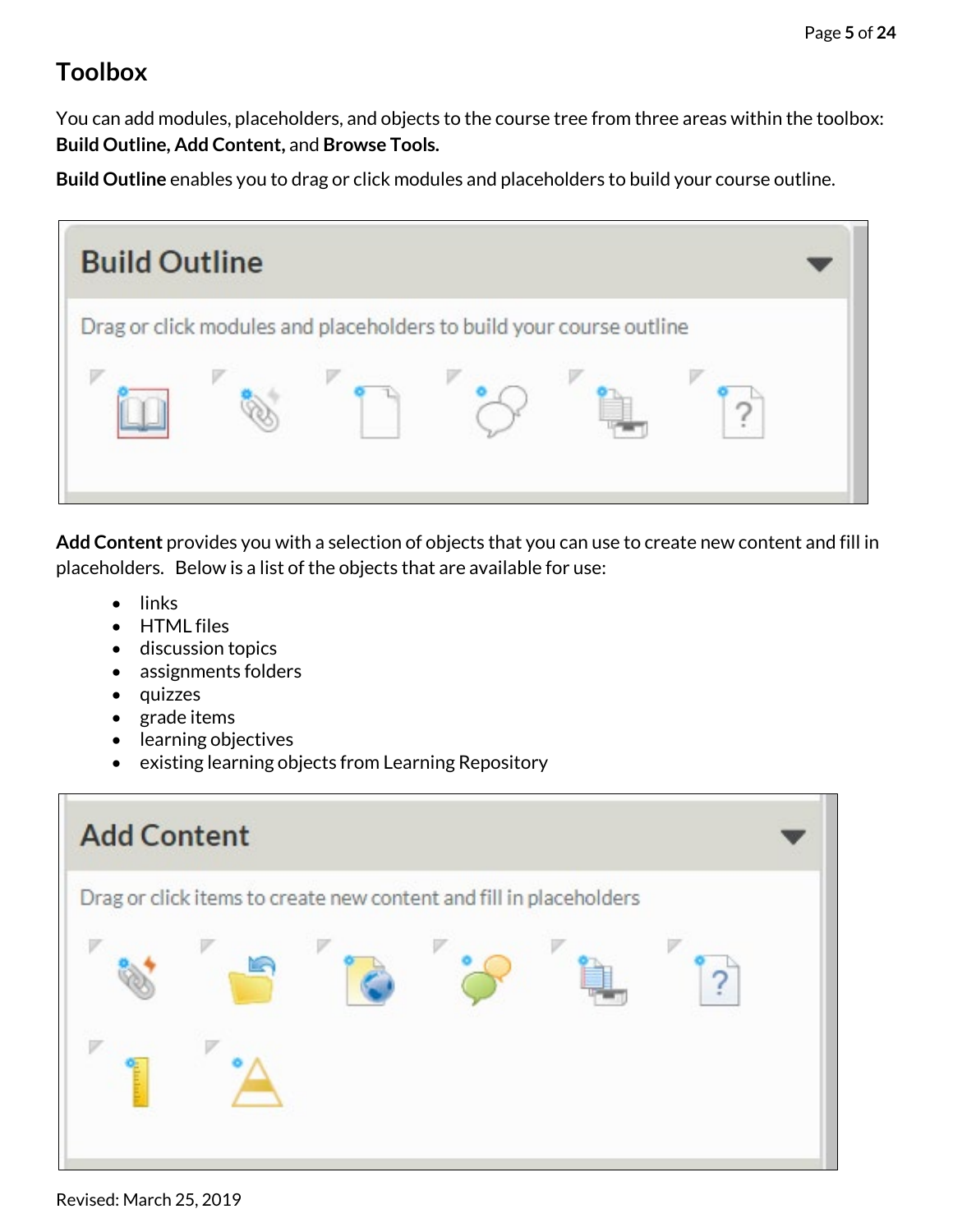**Browse Tools** displays a library of pre-existing objects in your course tools. From Browse Tools, you can locate and add these pre-existing objects to the course tree or drag them onto placeholders in the course tree. If you want, select pre-existing objects in Browse Tools to view their details and associated grade items or learning objectives before you decide to add them to your course structure. This section of the toolbox features a drill-down menu with breadcrumb links that appear at the top of the toolbox as you navigate deeper into the menu. You can select breadcrumb links to return to a previous section.

<span id="page-5-0"></span>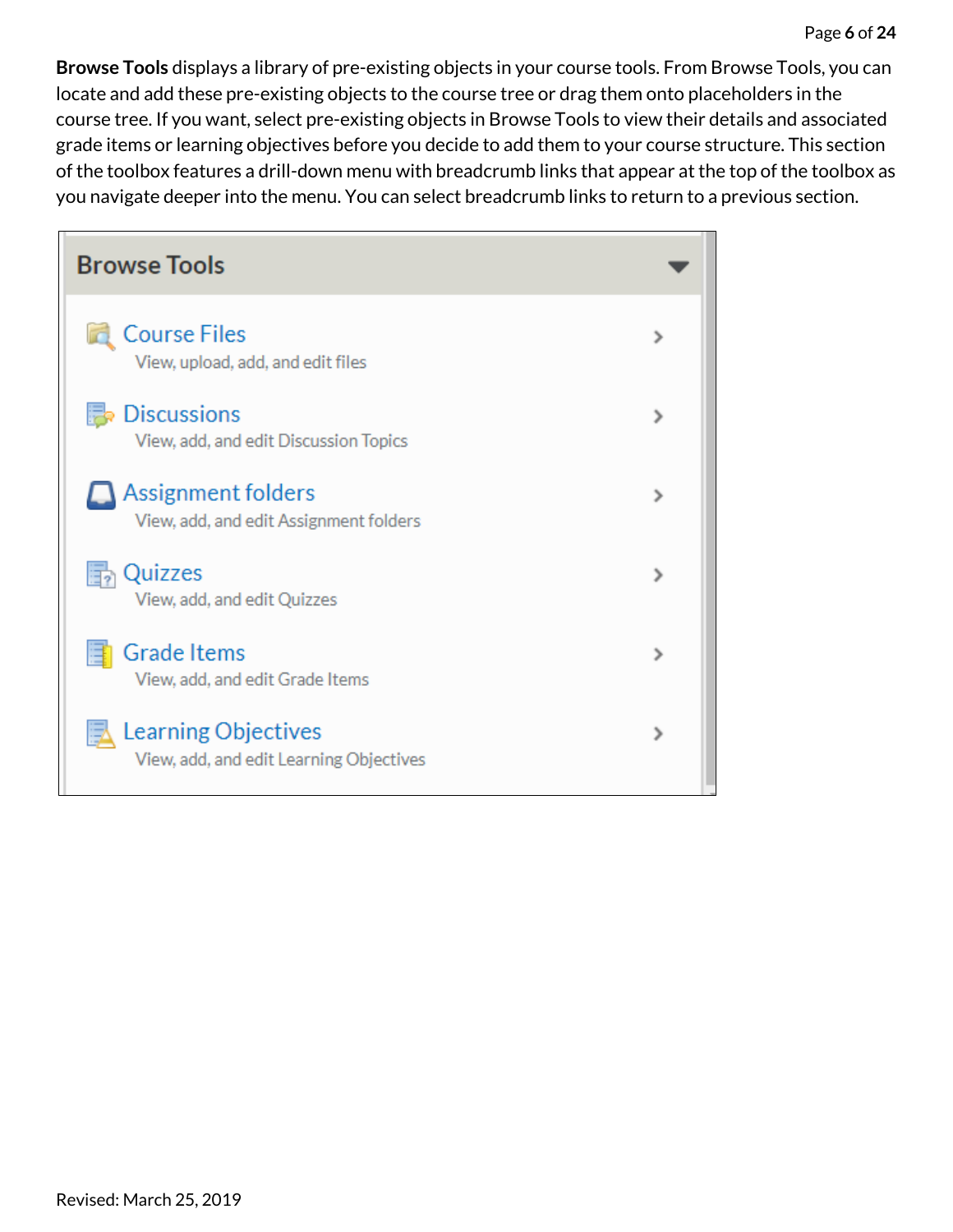# **Course Tree**

The course tree is a visual representation of your course structure. It displays the hierarchy of your course content as a series of nested nodes.

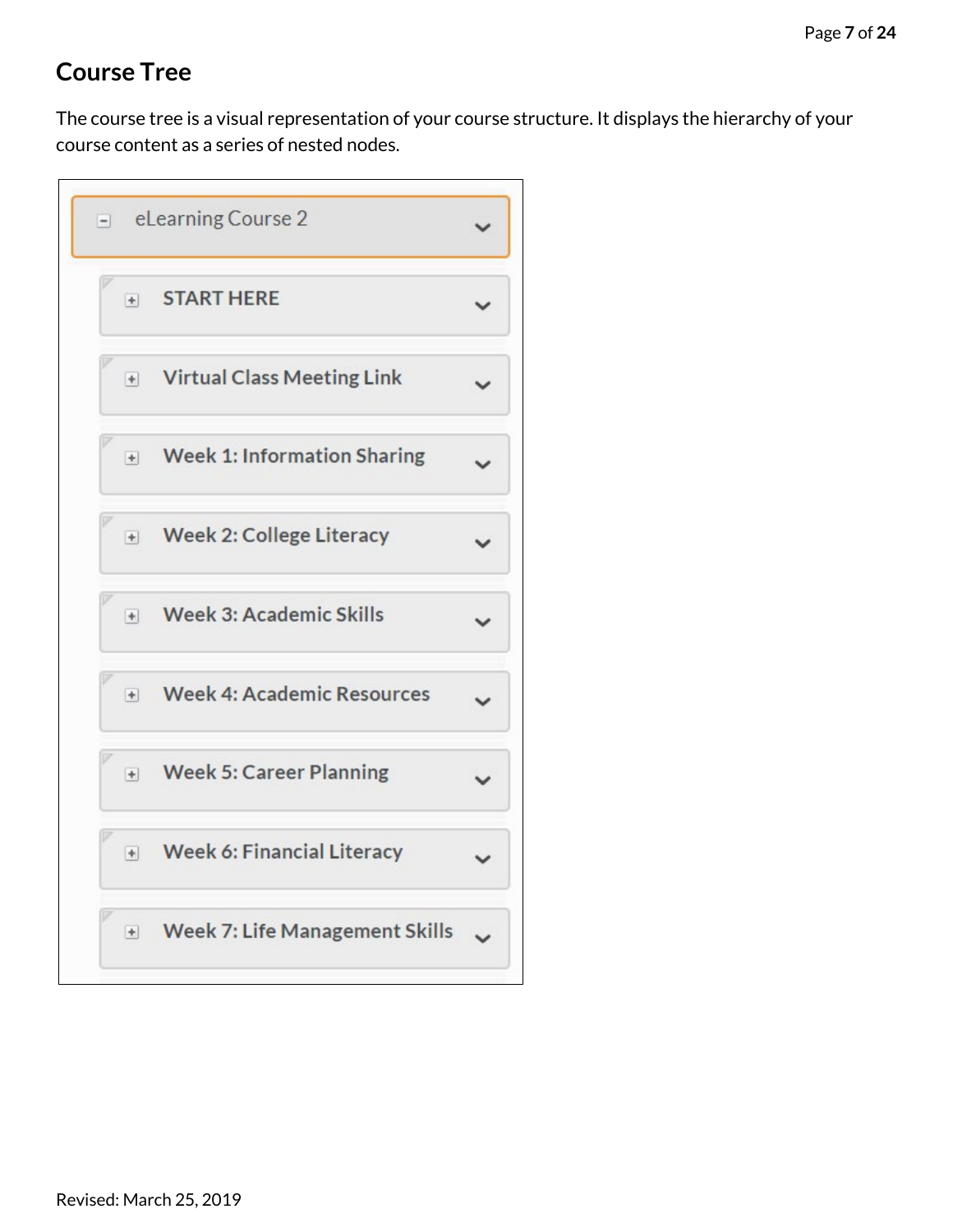**Node:** Each structure element in the course tree is called a node. Node is a general term that can represent a module, placeholder, or object.

Each non-module node in the course tree includes an icon indicating its type. This can help you to see what's in your course at a glance.



A Web Page object node

The course tree simplifies the process of rearranging, copying, and deleting your course structure. See **Managing nodes in the course tree** for more detail about these actions.

**TIP:** Once you are satisfied with the arrangement of your course, you can select **Content**from the tool navigation to see how your course content displays for students.

### <span id="page-7-0"></span>**Selected Node Panel**

When you select a node in the course tree, the selected node panel displays its details and enables you to perform actions on that node. From the selected node panel, you can:

- View general properties for an object.
- Edit placeholder properties to change the display name or add planning notes.
- Edit object properties.
- Launch an object's associated system tool.
- Perform node-related actions.

| <b>START HERE</b><br>eLearning Course 2<br><b>I</b> Edit Module ● Upload Files<br>Published $\vee$ |
|----------------------------------------------------------------------------------------------------|
| <b>Notes</b>                                                                                       |
| Click Edit Module to add notes for this module.                                                    |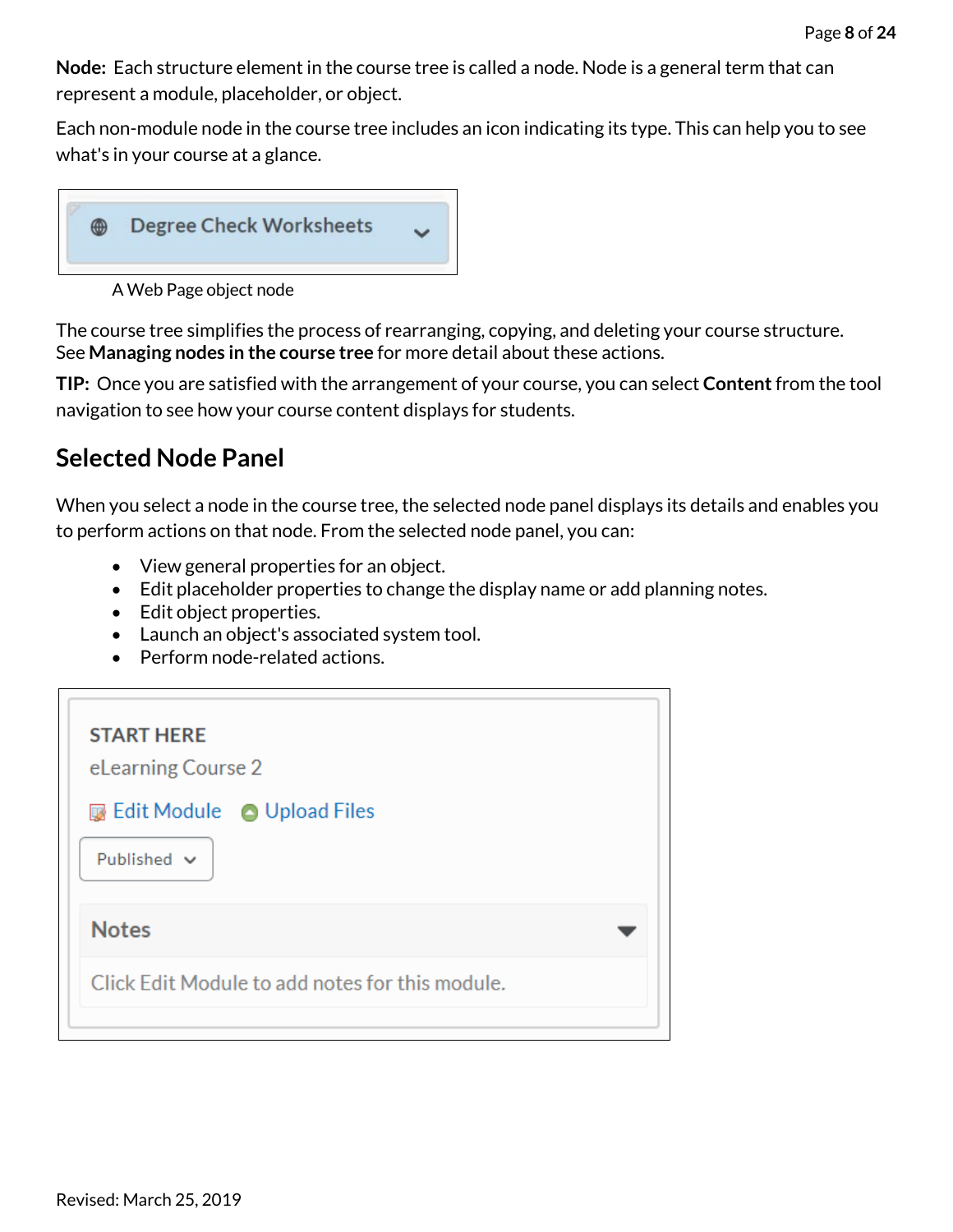# <span id="page-8-0"></span>**Understanding Nodes, Modules, Placeholders, and Objects**

#### <span id="page-8-1"></span>**Nodes**

Each structure element in the course tree is called a node. Node is a general term that can represent a module, placeholder, or object.

### <span id="page-8-2"></span>**Modules**

A module is an organization element that can represent different chapters, units, or sections of your course. You must create a module in Course Builder before you can begin adding objects and placeholders.

### <span id="page-8-3"></span>**Placeholders**

A placeholder is essentially a container for an object. It is not visible to students until you add an object to it. There are five placeholder types: link, file, discussion, Assignments folder, and quiz.

Placeholders help you define the structure of your course before you're prepared to compile actual course content. This enables you to plan your lectures, discussion topics, Assignments folders, tests, and other course activities before you begin creating them.

You can populate placeholders when you're ready by creating new content or linking to existing content. For example, if the completion of a particular course unit depends on acquiring files from another resource, drag placeholders into the course tree to represent those files until you receive them.

### <span id="page-8-4"></span>**Objects**

Objects are simply learning materials, activities, or assessments in your course. Object types include: links, learning objects, HTML files, discussions, Assignments folders, quizzes, grade items, and learning objectives.

When you create an object in Course Builder, you are in effect creating it within its respective tool and adding it to your course content. For example, when you drag a quiz object into the course tree from Add Content, Course Builder prompts you to enter its basic details and creates the quiz in Manage Quizzes. At a later time, you can go to Manage Quizzes to edit advanced quiz properties and add questions.

# <span id="page-8-5"></span>**Understanding the relationship between Course Builder and Content**

As you add modules, placeholders, and objects to the course tree, Course Builder synchronizes with various tools within Learning Environment, including the Content tool.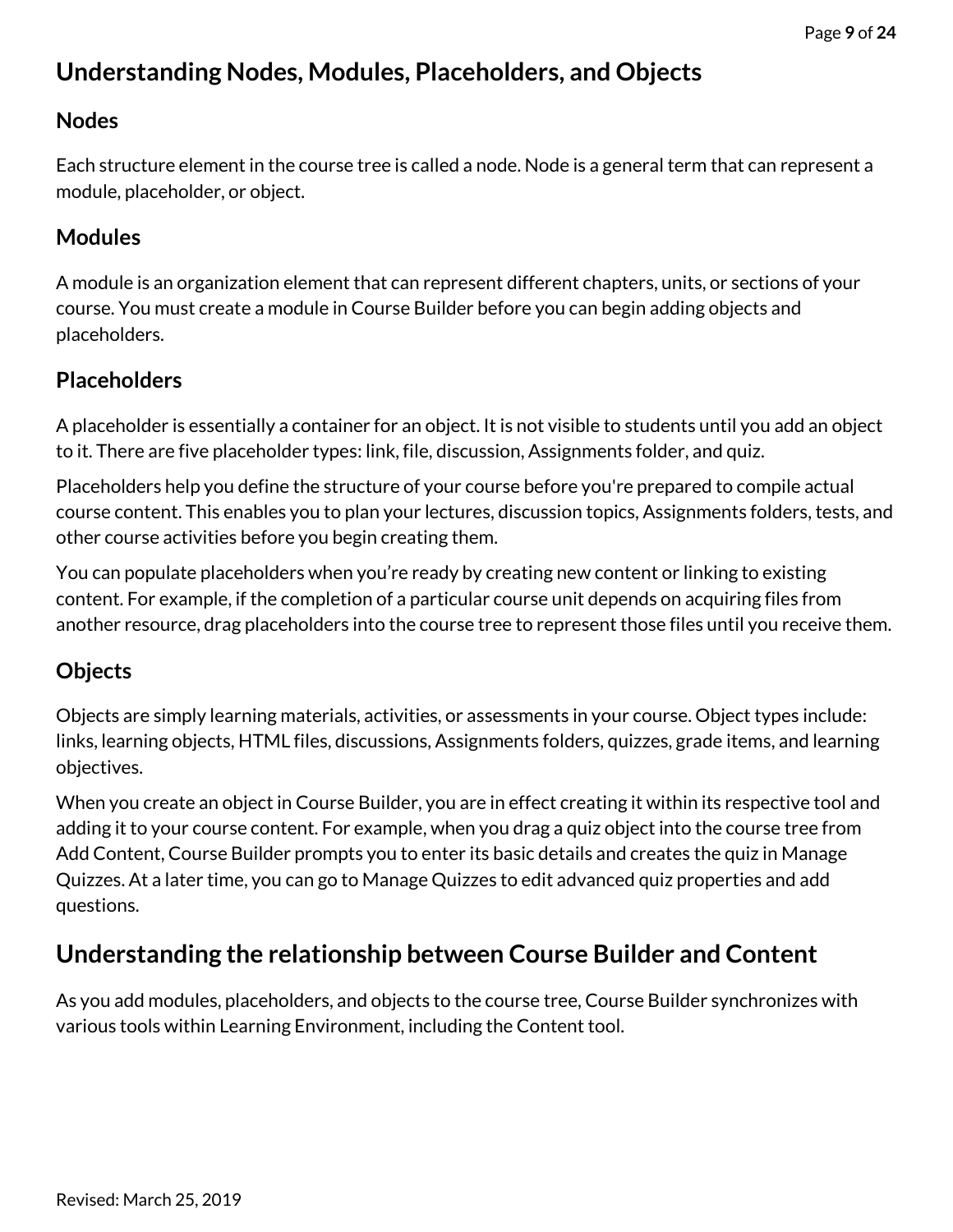The way Course Builder interacts with the Content tool depends on what you add to the course tree:

- When you add a module to the course tree, the system generates a content module which appears in the Content tool.
- When you add a placeholder to the course tree, the system generates an empty content topic. This content topic is hidden from the Content tool until you attach an object to the placeholder.
- When you add an object to the course tree, the system generates a content topic. This content topic is visible in the Content tool. If you edit an object's placeholder Name or Notes within Course Builder, you are editing the Name and Shared Designer Comments of the corresponding content topic within the Content tool.

To see how Course Builder content displays for students, select **Content**from the tool navigation.



The location of the Content navigation link

### <span id="page-9-0"></span>**Building and managing your course structure**

Build your course structure by adding modules and placeholders to the course tree. Modules and placeholders are valuable during the initial stages of course planning, helping you plan your course before you create its content. For example, if you haven't determined what your midterms and tests will be, you can drag quiz placeholders from the toolbox into the course tree to plan where you might want to add them. You can add notes to module and placeholder descriptions about course content you intend to develop and learning objectives you want your students to achieve. You can also choose to add real content as you build your course by creating and adding objects to the course tree.

Instructional designers can also leverage Course Builder's structure capabilities by building course outlines that promote instructional design best practices. These structures can be shared using Copy Course Components from one course to another for instructors to populate with appropriate content. When you copy components from another course, Course Builder captures their structure and content in the course tree. Course Builder also retains the hierarchy and associations between modules, placeholders, links, HTML files, discussions, assignments, quizzes, grade items, and learning objectives.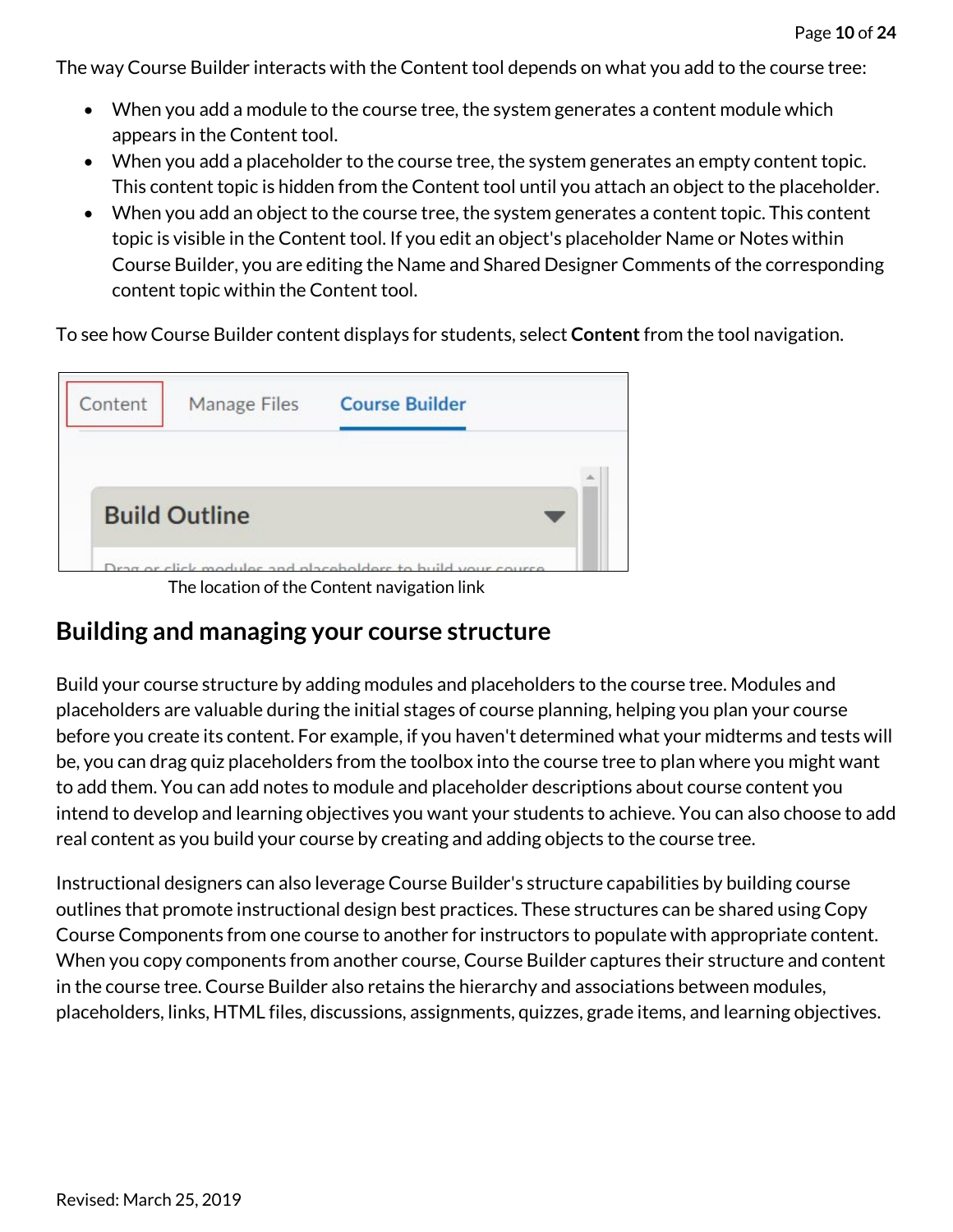#### <span id="page-10-0"></span>**Add a module or placeholder**

**Step 1:** From the Build Outline section of the toolbox, do one of the following:

- Drag a module or placeholder into the course tree in the location you want.
- Select a module or placeholder element. From the Select a location pop-up window, select the location you want to add your module or placeholder.

|    | Select the location in the course structure to add the selected object(s) to. |   |
|----|-------------------------------------------------------------------------------|---|
| 日  | eLearning Course 3                                                            |   |
| 田  | New Module                                                                    |   |
| 田  | <b>Getting Started</b>                                                        |   |
| 田  | Yuja                                                                          |   |
| 审  | <b>UNIT ONE</b>                                                               |   |
|    | <b>E UNIT TWO</b>                                                             |   |
|    | <b>E UNIT THREE</b>                                                           |   |
| 田  | <b>UNIT FOUR</b>                                                              |   |
| 田  | Little Seagull Handbook                                                       |   |
| 田  | <b>Brainfuse</b>                                                              |   |
| 田" | Test                                                                          |   |
| 田  | <b>Course Documents</b>                                                       |   |
|    | Cancel                                                                        |   |
|    |                                                                               | h |

**Step 2:** Enter a **Name** and add **Notes** if you want. Set date restrictions, if applicable. Select **Create**.

| <b>Create Module</b>                                          |             |                          |                               |                        |          |  |
|---------------------------------------------------------------|-------------|--------------------------|-------------------------------|------------------------|----------|--|
| General                                                       |             |                          |                               |                        |          |  |
| Name <sup>*</sup>                                             |             |                          |                               |                        |          |  |
|                                                               |             |                          |                               |                        |          |  |
| <b>Notes</b>                                                  |             |                          |                               |                        |          |  |
| $\Box$ $\hat{\omega}$ $o^{\circ}$<br>Paragraph<br>$\check{~}$ | $B$ $I$ $U$ |                          | $\textcolor{red}{\textbf{v}}$ |                        |          |  |
|                                                               |             |                          |                               |                        |          |  |
|                                                               |             |                          |                               |                        |          |  |
|                                                               |             | $\overline{\mathcal{A}}$ |                               | $\%$ $\omega$ $\alpha$ | $33 - 4$ |  |
| <b>Restrictions</b>                                           |             |                          |                               |                        |          |  |
| <b>Dates</b>                                                  |             |                          |                               |                        |          |  |
| Has Start Date                                                |             |                          |                               |                        |          |  |
| Ш<br>2/20/2019<br>12:13 PM                                    | Now         |                          |                               |                        |          |  |
| <b>Create</b><br>Cancel                                       |             |                          |                               |                        |          |  |

Revised: March 25, 2019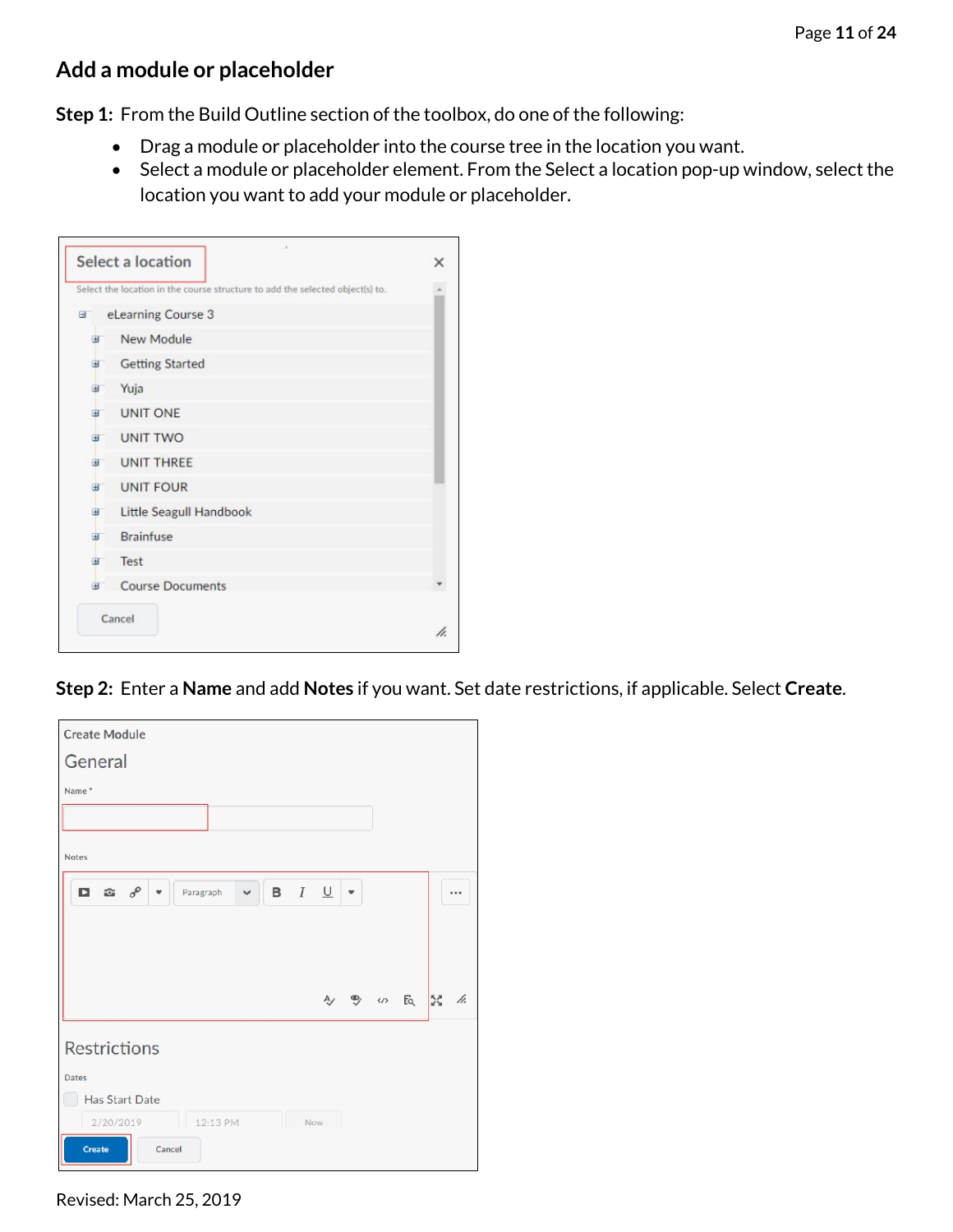# <span id="page-11-0"></span>**Edit a module or placeholder**

Step 1: In the course tree, select the module or placeholder you want to edit.

| $\boxed{-}$              | eLearning Course 3     |  |
|--------------------------|------------------------|--|
|                          | <b>New Module</b>      |  |
| $+$                      | <b>Getting Started</b> |  |
| $\boxed{+}$              | Yuja                   |  |
| $\boxed{+}$              | <b>UNIT ONE</b><br>♂.  |  |
| $\overline{\phantom{a}}$ | <b>UNIT TWO</b>        |  |
| $+$                      | <b>UNIT THREE</b>      |  |

**Step 2:** In the Selected Node Panel, select **Edit Module** or **Edit Placeholder.**

| <b>Getting Started</b><br>eLearning Dev Course |                                                 |
|------------------------------------------------|-------------------------------------------------|
|                                                | Edit Module   O Upload Files                    |
| Published                                      |                                                 |
| <b>Notes</b>                                   |                                                 |
|                                                | Click Edit Module to add notes for this module. |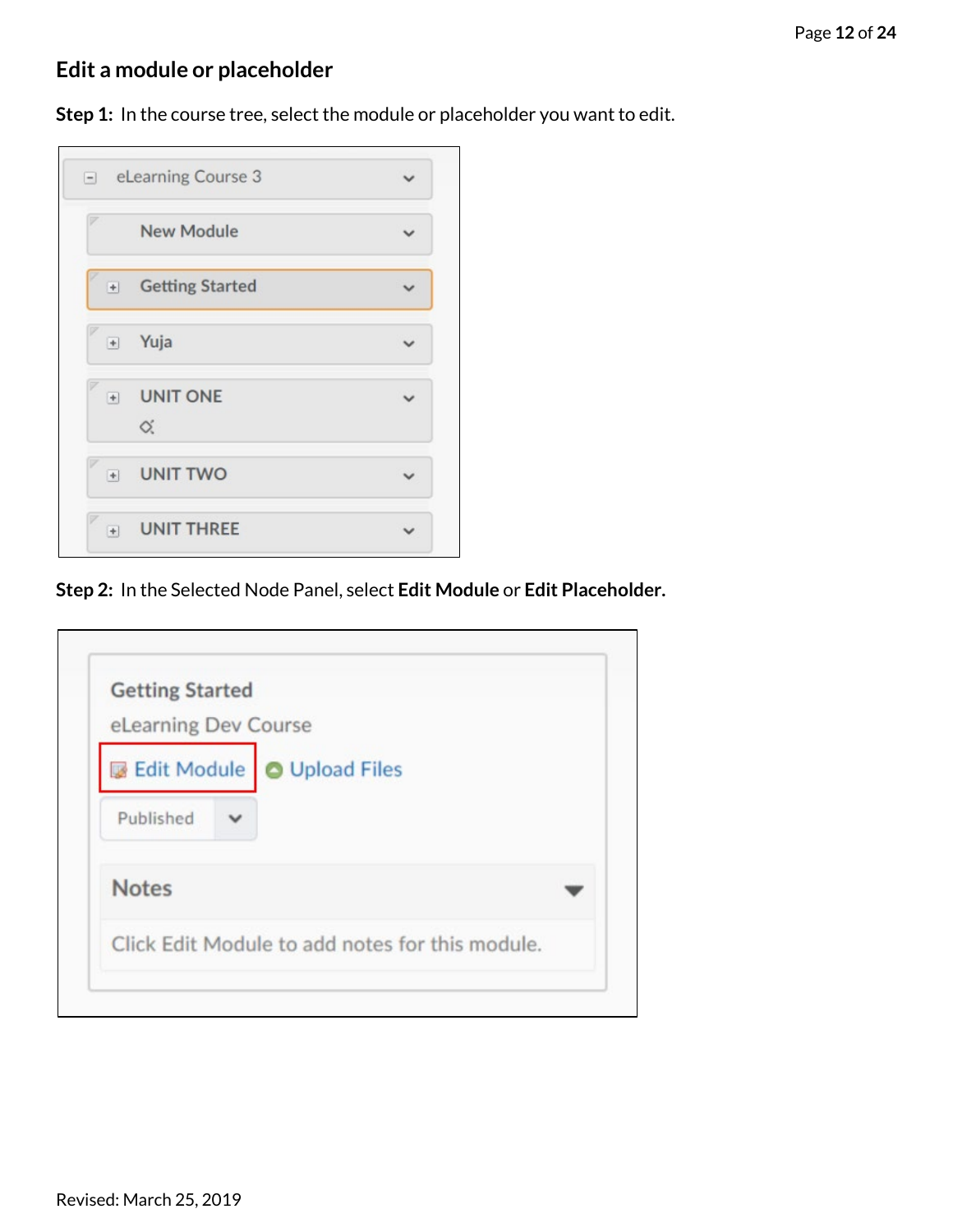**Step 3:** In the pop-up window, make any changes you want to Name, Notes, etc., Select **Save.**

| <b>Edit Module</b>                             |        |           |              |     |             |  |                 |  |
|------------------------------------------------|--------|-----------|--------------|-----|-------------|--|-----------------|--|
| General                                        |        |           |              |     |             |  |                 |  |
| Name*                                          |        |           |              |     |             |  |                 |  |
| <b>Getting Started</b>                         |        |           |              |     |             |  |                 |  |
| <b>Notes</b>                                   |        |           |              |     |             |  |                 |  |
| D.<br>$\widehat{\mathfrak{m}}$ $\sigma^{\rho}$ |        | Paragraph | $\checkmark$ |     | $B$ $I$ $U$ |  |                 |  |
|                                                |        |           |              |     |             |  | A) B (n) E 23 / |  |
| <b>Restrictions</b>                            |        |           |              |     |             |  |                 |  |
| <b>Dates</b><br><b>Has Start Date</b>          |        |           |              |     |             |  |                 |  |
|                                                |        |           |              |     |             |  |                 |  |
| 2/20/2019<br><b>Save</b>                       | Cancel | 12:22 PM  |              | Now |             |  |                 |  |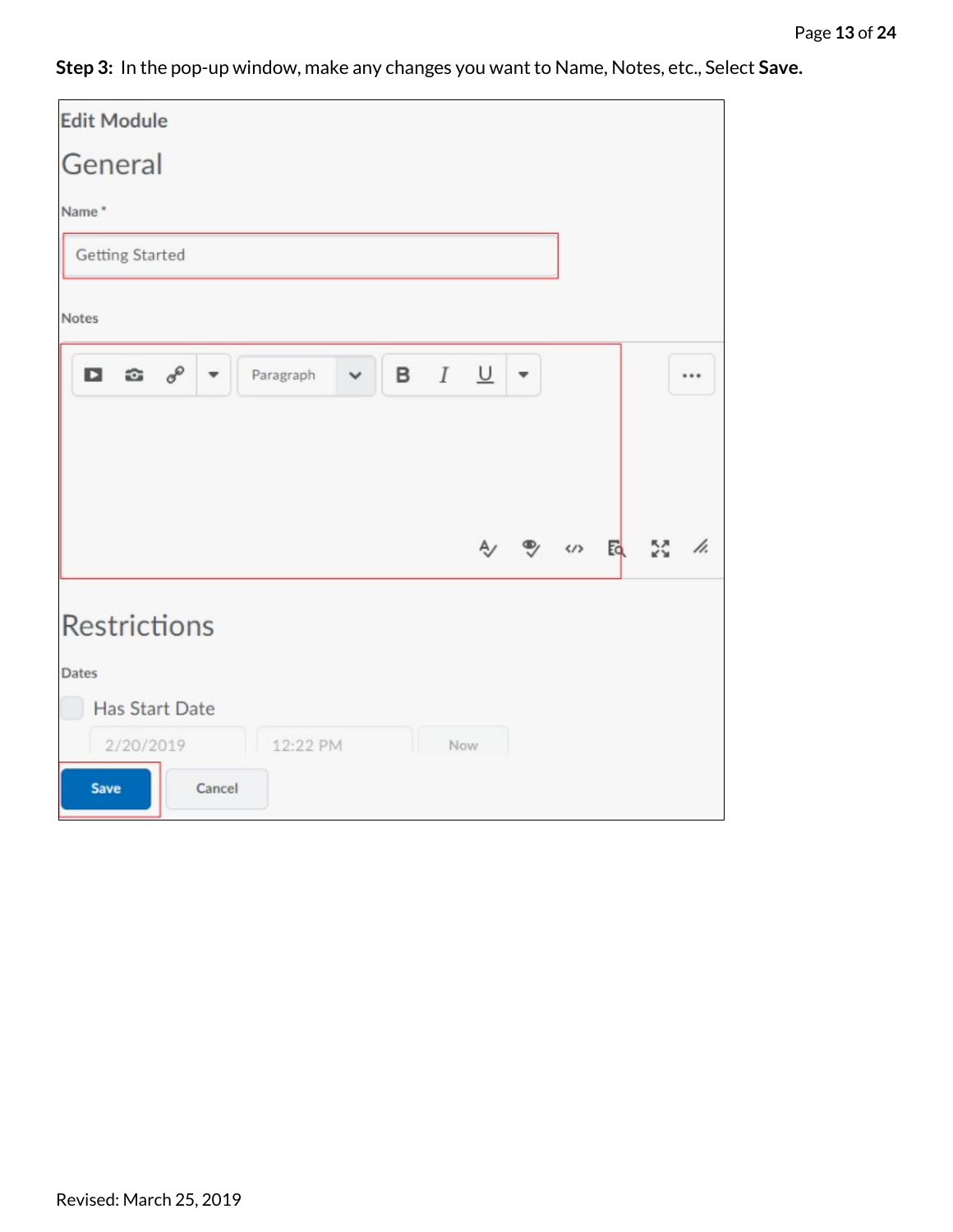#### <span id="page-13-0"></span>**Copy and paste module and placeholder structure**

You can copy modules and placeholders to another section in your course where you want similar structure. When you copy a module, its child modules and placeholders are also copied.

**Step 1:** Select the placeholder or structure you want to copy. In the module or placeholder's context menu, select **Copy Structure** or **Copy Placeholder**.

| $\vert - \vert$      | <b>Getting Started</b>                            |                       |
|----------------------|---------------------------------------------------|-----------------------|
| ⊕                    | <b>Student Learning Outcomes</b>                  | Select                |
| 目                    | <b>ENG121 204 FA17</b><br>SyllabusRevised 9_27_17 | Cut<br>Copy Structure |
| 目                    | <b>ENG121 204 FA17</b><br><b>ScheduleREVISED</b>  | Paste<br>Move Up      |
|                      | <b>Week 3 Discussions</b>                         | Move Down             |
| $\overrightarrow{r}$ | Quiz 1 - Syllabus<br>国                            | Move To<br>Remove     |
| $\circledast$        | acc.yuja.com<br>国歌                                | $\checkmark$          |

| Assignments Discussions Quizzes                 | Select<br>Ħ      |  |  |
|-------------------------------------------------|------------------|--|--|
|                                                 | Cut              |  |  |
|                                                 | Copy Placeholder |  |  |
| eLearning Course 3<br>$\vert - \vert$           | Paste            |  |  |
| <b>New Module</b>                               | Move Up          |  |  |
| <b>Getting Started</b><br>$-1$                  | Move Down        |  |  |
|                                                 | Move To          |  |  |
| <b>Student Learning Outcomes</b><br>$\bigoplus$ | Remove           |  |  |
| 目 ENG121 204 FA17<br>SyllabusRevised 9_27_17    |                  |  |  |
| 目 ENG121 204 FA17<br>ScheduleREVISED            |                  |  |  |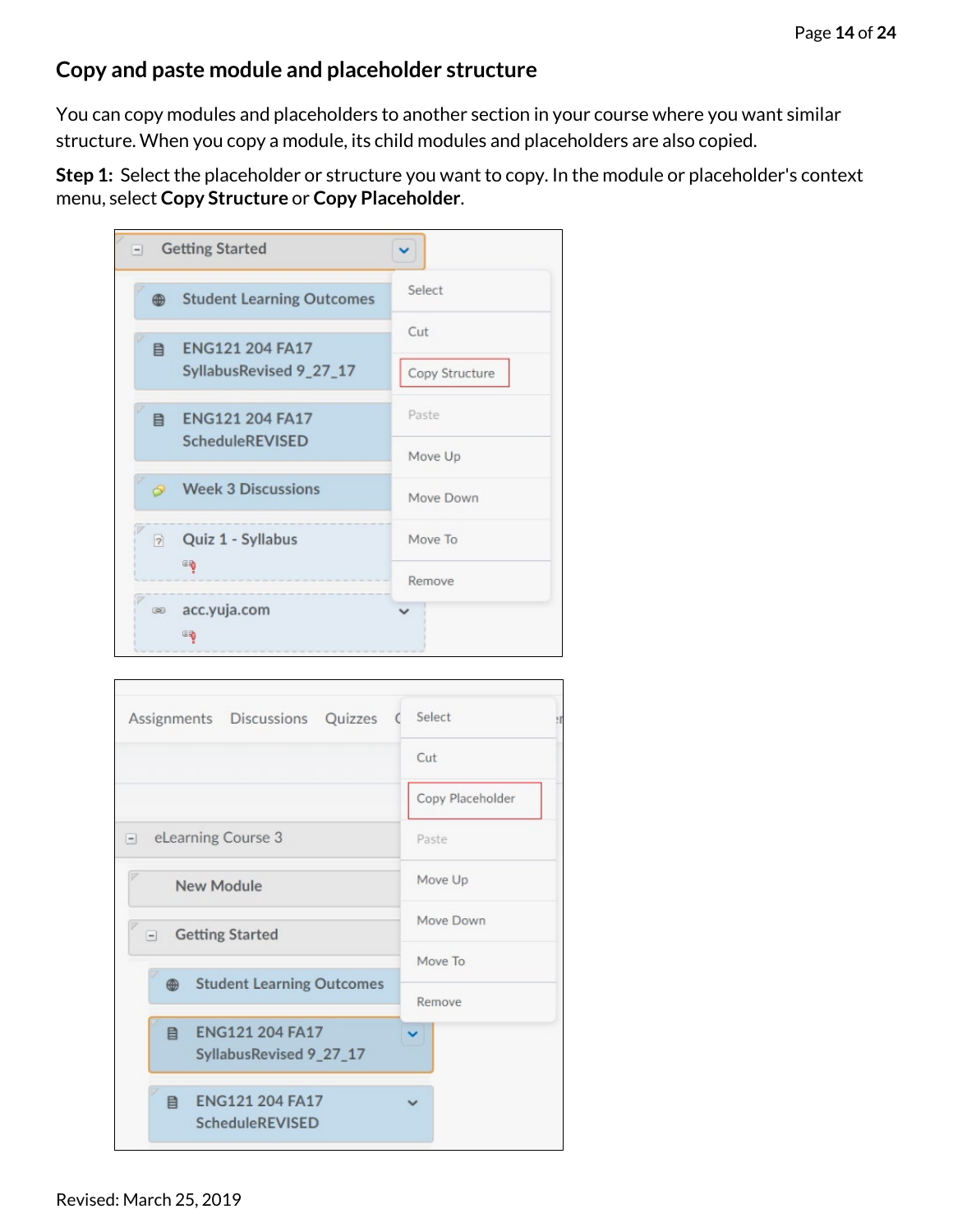Select **Course Documents**  $+$ Cut **Course Work**  $+$ Copy Structure **Group Project**  $\begin{matrix} \begin{matrix} + \end{matrix} \end{matrix}$ Paste Paste After **Course Documents**  $+$ Move Up Paste Before **Course Work**  $+$ Move Down Paste As Child Move To Lynda.com  $+$ Remove Module 3: Employment  $+$ 

**Step 2:** In the context menu of the node or closest node to the location you want to insert your placeholder or structure, select **Paste After, Paste Before**, or **Paste As Child**.

### <span id="page-14-0"></span>**Creating and editing objects**

Create and add objects to the course tree to populate your course structure with content. Edit objects using the selected node panel.

# <span id="page-14-1"></span>**Creating and adding objects**

When you create an object in the toolbox or drag a new object into the course tree, Course Builder interacts with its Learning Environment tool, enabling you to populate basic information and attributes. This streamlines the process of setting up your resources so you can focus on developing your course. From the toolbox or selected node panel, you can launch an object's corresponding tool to complete and finalize its details.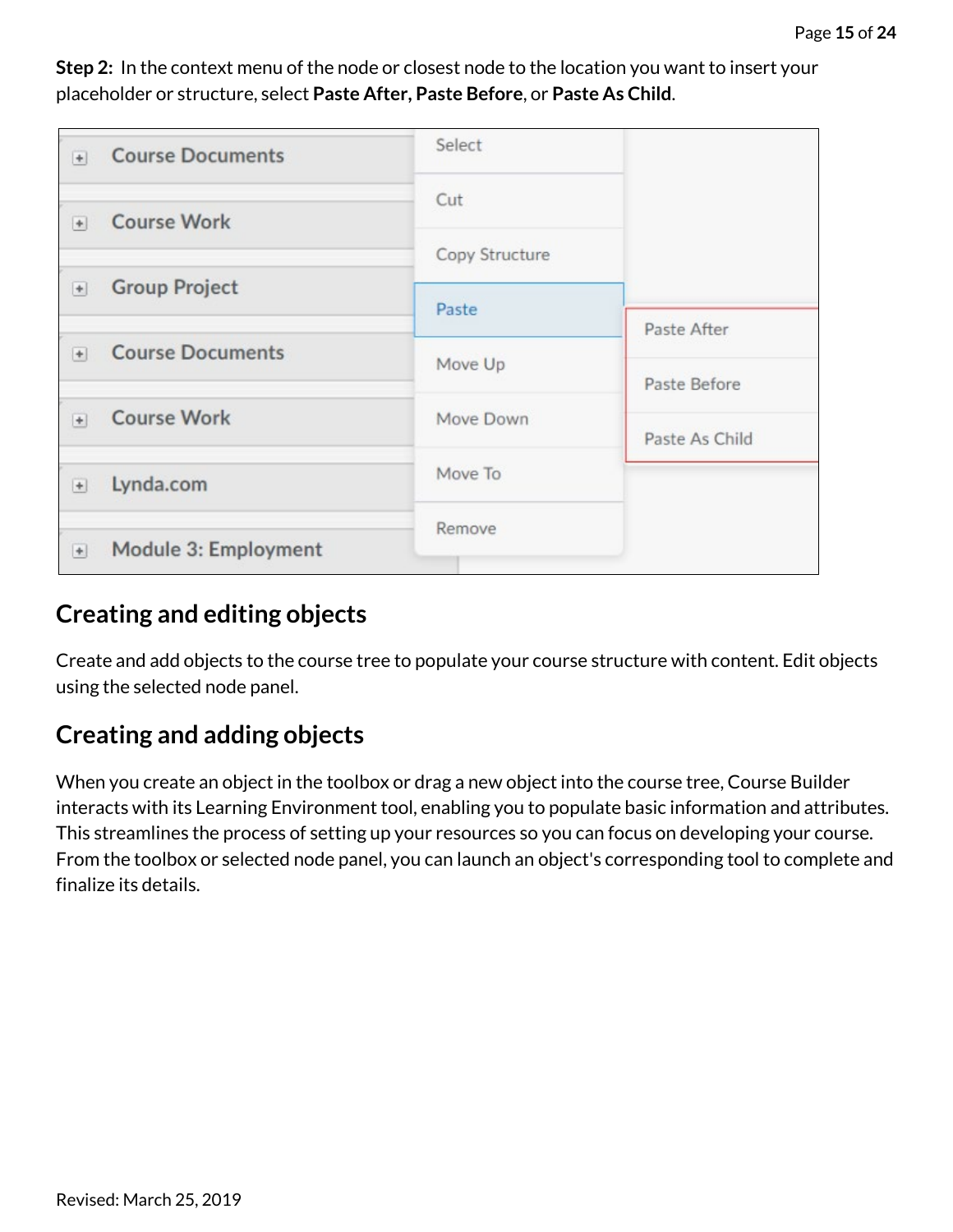#### <span id="page-15-0"></span>**Create and add an object to the course tree**

**Step 1:** From the **Add Content** section of the toolbox, do one of the following:

- Drag an object type into the course tree in the location you want.
- Select the object type you want to create. From the Select a location pop-up window, select the module or placeholder you want to add your object to.

**Step 2:** Enter general details and content for the object.

#### **Step 3:** Select **Create**.

| <b>New Html File</b>                                     |                  |              |                    |              |       |  |
|----------------------------------------------------------|------------------|--------------|--------------------|--------------|-------|--|
| General                                                  |                  |              |                    |              |       |  |
| Name*                                                    |                  |              |                    |              |       |  |
|                                                          | ÷                |              |                    |              |       |  |
| File Name*                                               |                  |              |                    |              |       |  |
|                                                          |                  |              |                    |              | .html |  |
| Folder                                                   | $\sim$ 10 $\sim$ |              |                    |              |       |  |
| /content/enforced2012/2150559-eLearningCourse2/          |                  |              |                    |              |       |  |
| <b>Choose Destination</b>                                |                  |              |                    |              |       |  |
| Content                                                  |                  |              |                    |              |       |  |
| $\mathbf{D}$<br>$\widehat{\omega}$ $\sigma^{\circ}$<br>▼ | Paragraph        | $\checkmark$ | <b>B</b> $I \perp$ | $\mathbf{v}$ |       |  |
|                                                          |                  |              |                    |              |       |  |
| <b>Create</b>                                            | Cancel           |              |                    |              |       |  |
|                                                          |                  |              |                    |              |       |  |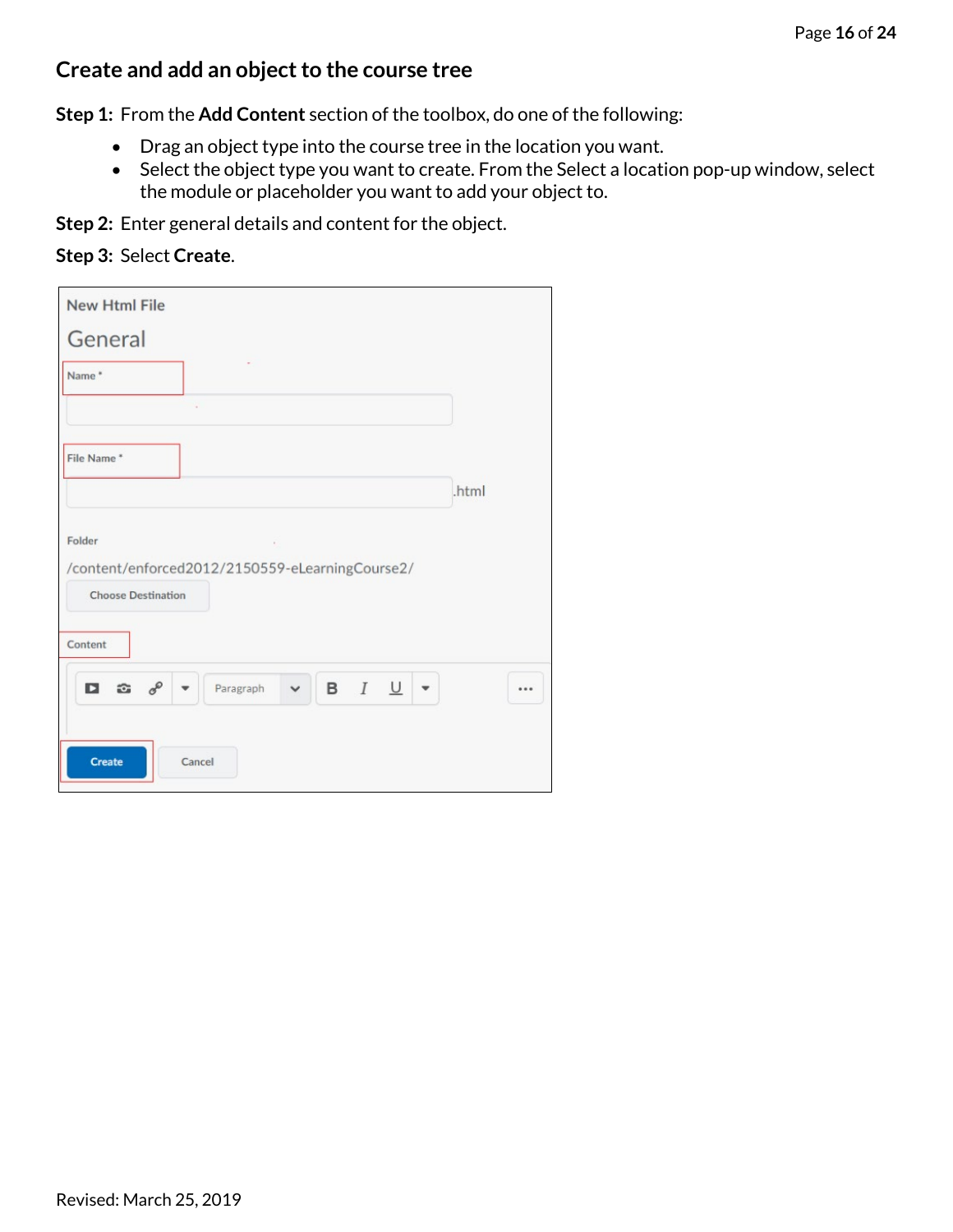### <span id="page-16-0"></span>**Create an object in the toolbox**

**Step 1:** In the toolbox, use the **Browse Tools** section to navigate to the area you want to create an object in.



#### **Step 2:** Select **New [object type]**.

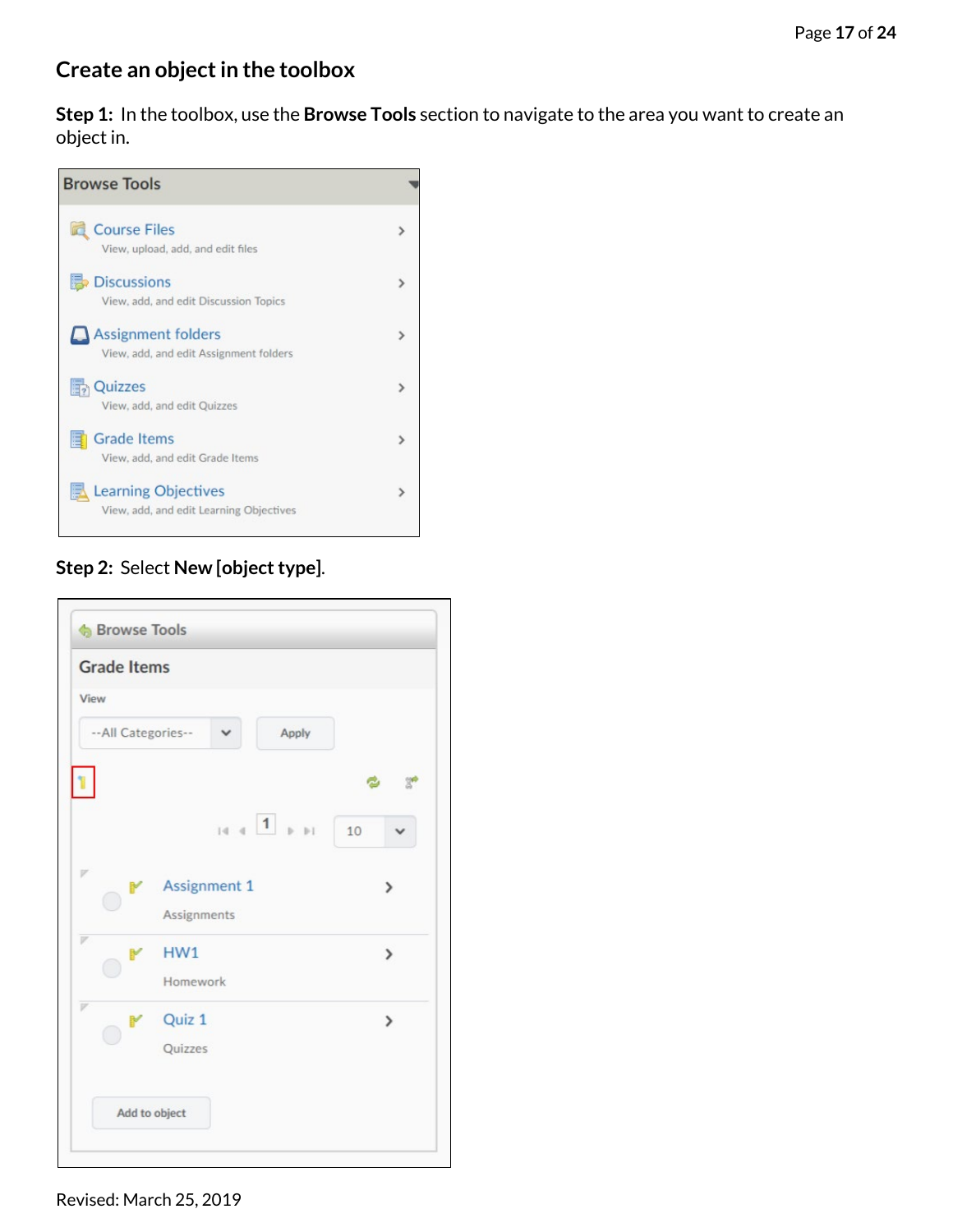**Step 3:** Enter the required details and content for the object.

#### **Step 4:** Select **Create.**

| General                                         |                |              |  |  |
|-------------------------------------------------|----------------|--------------|--|--|
| Type<br>Numeric                                 |                |              |  |  |
| Name*                                           |                |              |  |  |
| Category<br>None<br>$\checkmark$<br>Description | [New Category] |              |  |  |
| $\Box$ $\hat{c}$<br>$\sigma^{\circ}$            | Paragraph<br>▼ | $\checkmark$ |  |  |
|                                                 |                |              |  |  |
| Create                                          | Cancel         |              |  |  |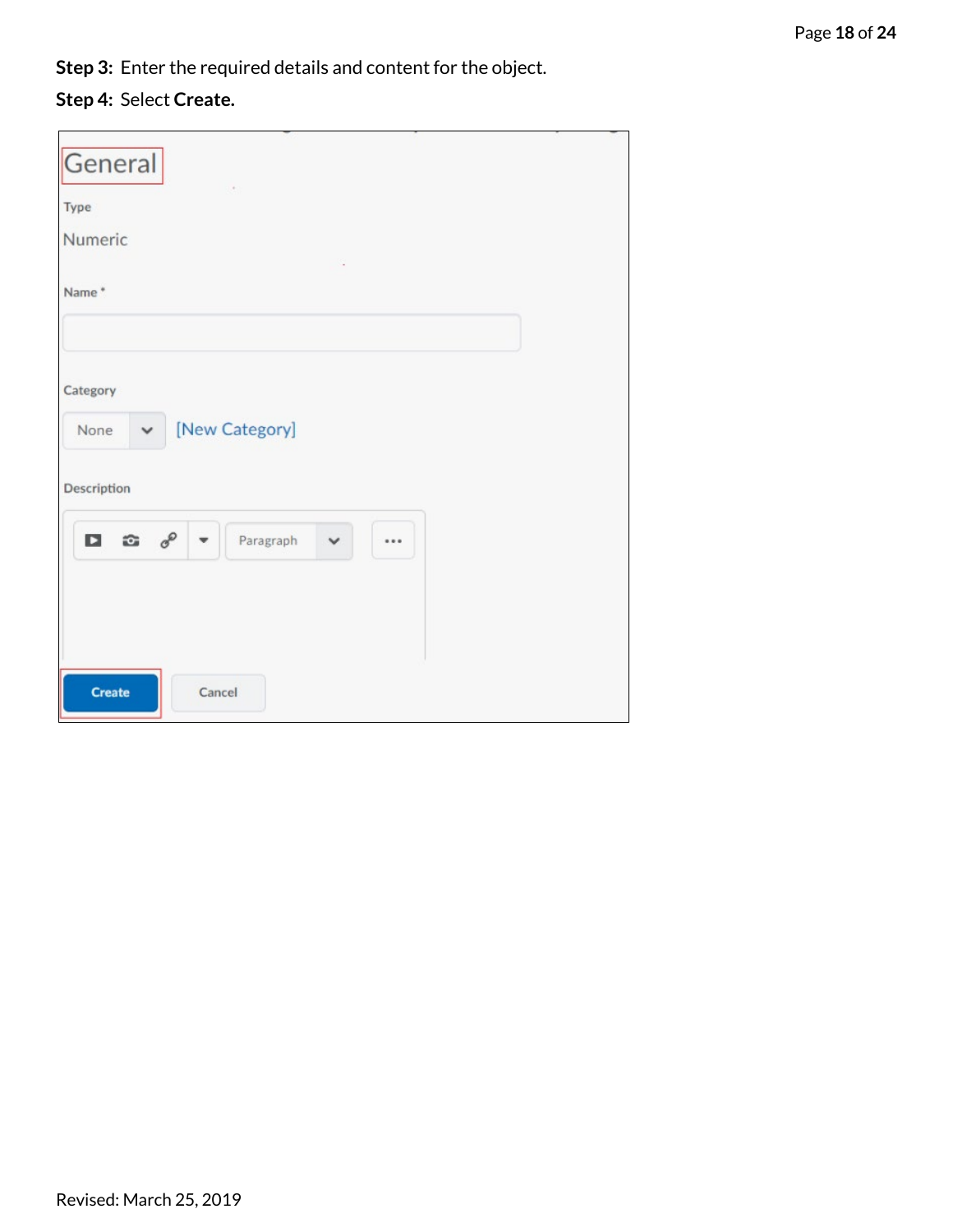#### <span id="page-18-0"></span>**Add an existing object to the course tree**

**Step 1:** In the toolbox, use the **Browse Tools** section to locate an existing object in your course.

**Step 2:** Do one of the following:

- Drag the object you want to add to your course onto a drop target in the course tree.
- Select the check box beside the object you want to add to your course structure and select **Add to Course**. From the Select a location pop-up window, select the module or placeholder you want to add your object to.

| $\sqrt{2}$ Quiz 1 - Syllabus |
|------------------------------|
| <b>2</b> Edit Quiz           |
| General                      |
| Quiz Name: Quiz 1 - Syllabus |
| Auto Export To Grades: No    |
| <b>Automatic Grade: Yes</b>  |
| Grading                      |
| Out Of: 5                    |
| <b>Restrictions</b>          |
| <b>Status: Active</b>        |
| <b>Add to Course</b>         |
|                              |

|                | <b>Select a location</b>                                                      |  |  |  |  |  |
|----------------|-------------------------------------------------------------------------------|--|--|--|--|--|
|                | Select the location in the course structure to add the selected object(s) to. |  |  |  |  |  |
| <b>H</b>       | New Module                                                                    |  |  |  |  |  |
| $\pm$          | <b>Getting Started</b>                                                        |  |  |  |  |  |
| Đ              | Yuja                                                                          |  |  |  |  |  |
| $\overline{+}$ | <b>UNIT ONE</b>                                                               |  |  |  |  |  |
| Đ              | <b>UNIT TWO</b>                                                               |  |  |  |  |  |
| Đ              | <b>UNIT THREE</b>                                                             |  |  |  |  |  |
| $\pm$          | <b>UNIT FOUR</b>                                                              |  |  |  |  |  |
| $\pm$          | Little Seagull Handbook                                                       |  |  |  |  |  |
| Đ              | <b>Brainfuse</b>                                                              |  |  |  |  |  |
| Đ              | <b>Test</b>                                                                   |  |  |  |  |  |
| 田              | <b>Course Documents</b>                                                       |  |  |  |  |  |
| $\pm$          | <b>Course Work</b>                                                            |  |  |  |  |  |
| Cancel         |                                                                               |  |  |  |  |  |
|                |                                                                               |  |  |  |  |  |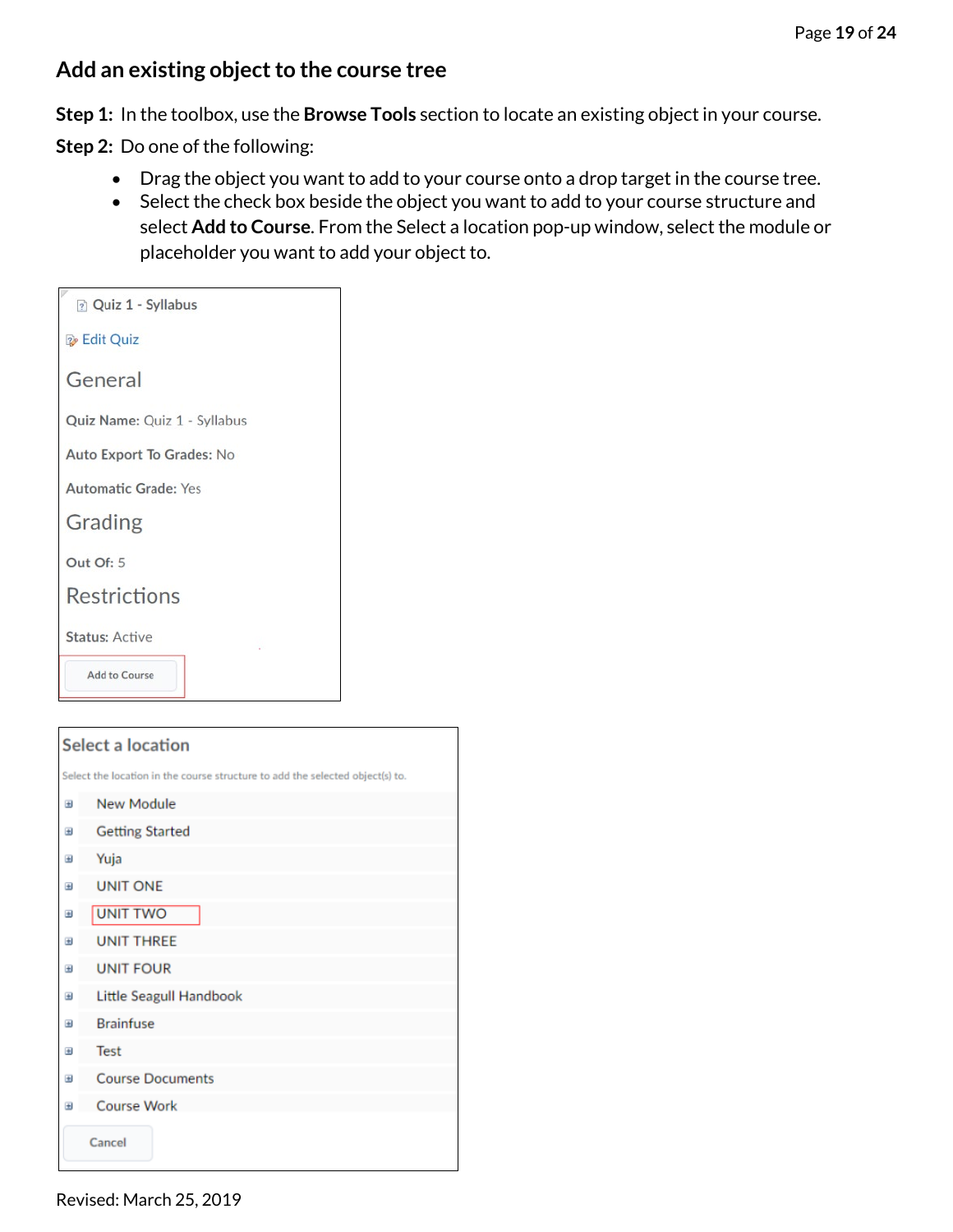### <span id="page-19-0"></span>**Add multiple existing objects to the course tree**

**Step 1:** In the toolbox, use the Browse Tools section to locate an existing set of objects in your course.

**Step 2:** Do one of the following:

- Drag the objects into the course tree.
- Select the check boxes beside the objects you want to add to your course. Select **Add to Course.** From the Select a location pop-up window, select the module you want to add your objects to.

# <span id="page-19-1"></span>**Creating and adding evaluation objects**

After adding activity objects (discussions, Assignments folders, and quizzes) to your course structure, you can associate them with evaluation objects (grade items and learning objectives). If an evaluation object is already associated with an activity, that association appears in the evaluation object's details when you browse objects. At the same time, an activity object displays Grading Details when it is associated with an evaluation object.

### <span id="page-19-2"></span>**Create and add an evaluation object (Grade item, Learning objective), to the course tree**

**Step 1:** From the Add Content section of the toolbox, do one of the following:

- Drag an evaluation object type onto a discussion, Assignments folder, or quiz in the course tree.
- Select the evaluation object you want to create. From the Select a location pop-up window, select the Discussion, Assignments folder, or Quiz you want to add your evaluation object to.

**Step 2:** Enter general details about the evaluation object.

#### **Step 3:** Select **Create**.

**NOTE:** You can further define and develop grade items and learning objectives you've created within their respective tools.

### <span id="page-19-3"></span>**Add an existing evaluation object to the course tree**

**Step 1:** In the toolbox, use the Browse Tools section to locate an existing grade item or learning objective in your course.

**Step 2:** Do one of the following:

- Drag the evaluation object you want onto a discussion, Assignments folder, or quiz object in the course tree.
- Select the radio button beside the evaluation object you want and select **Add to Course**. From the Select a location pop-up window, select the discussion, Assignments folder, or quiz object you want to add your grade item or learning objective to.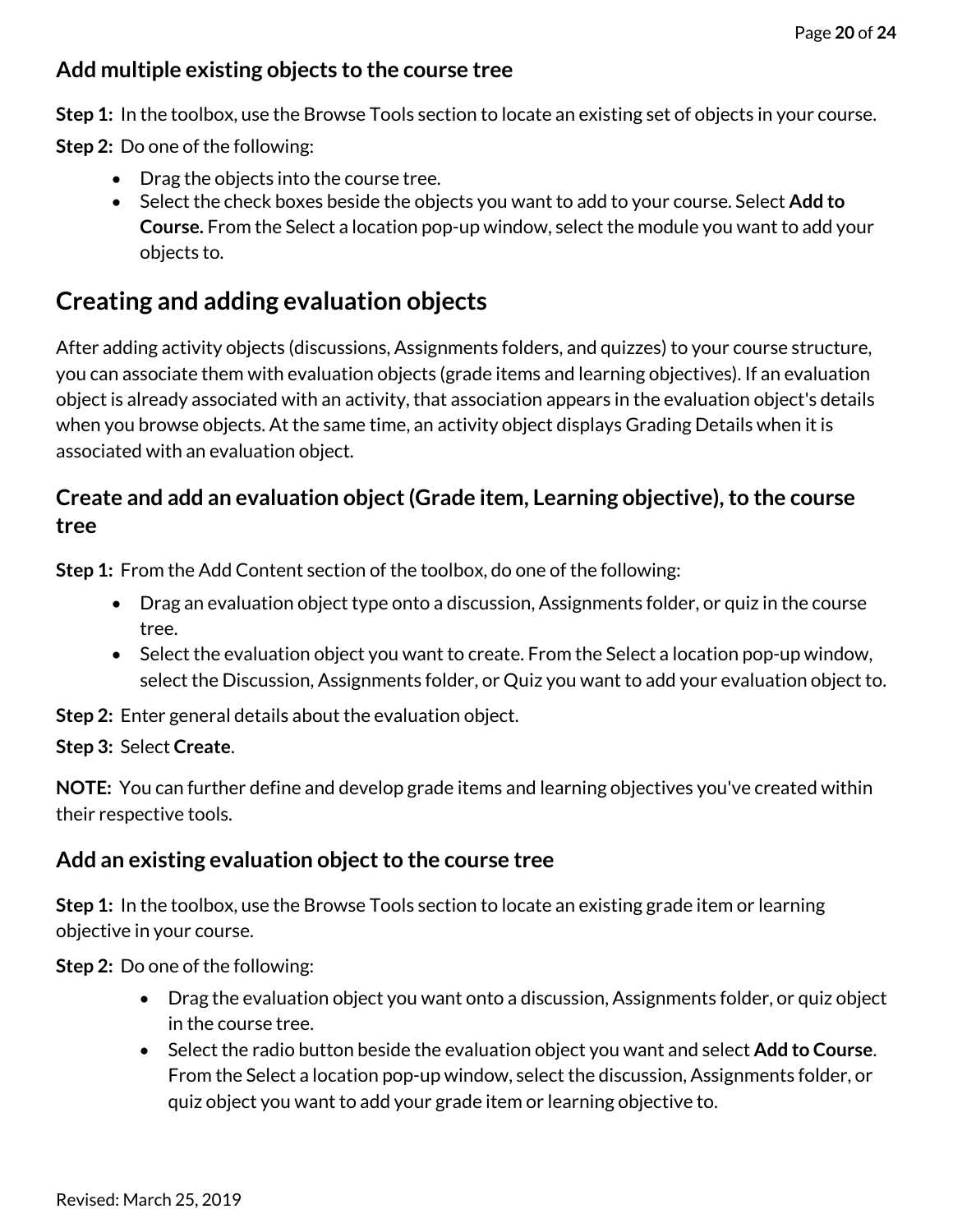# <span id="page-20-0"></span>**Editing objects**

#### <span id="page-20-1"></span>**Edit an object in the course tree**

**Step 1:** In the course tree, select the node of the object you want to edit.

**Step 2:** In the selected node panel, you can:

- Select **Edit [object type]** to edit basic information and grade item associations.
- If your object has a learning objective association, select **Edit Learning Objective** from the context menu beside the learning objective's name.

**Step 3:** Make your changes and select **Save.**

#### <span id="page-20-2"></span>**Edit an object in the toolbox**

**Step 1:** In the toolbox, use the Browse Tools section to locate an existing object in your course.

**Step 2:** Select the object you want to edit to view its details.

**Step 3:** Do one of the following:

- Select **Edit [object type]** to edit basic information and grade item associations.
- If your object has a learning objective association, select **Edit Learning Objective** from the context menu beside the learning objective.

**Step 4:** Make the changes you want and select **Save.**

### <span id="page-20-3"></span>**Managing nodes in the course tree**

The course tree is a drag-and-drop workspace where you can arrange and rearrange your course structure.

## <span id="page-20-4"></span>**How to read nodes in the course tree**

The course tree represents course content as a hierarchy of nested nodes. The appearance of each node denotes its type, the object type it holds, and the actions you can perform on it.

The first node in the course tree is the course node. When selected, you can change your course offering information in the selected node panel. You can also return to the Course Builder Welcome Page from the course node's context menu.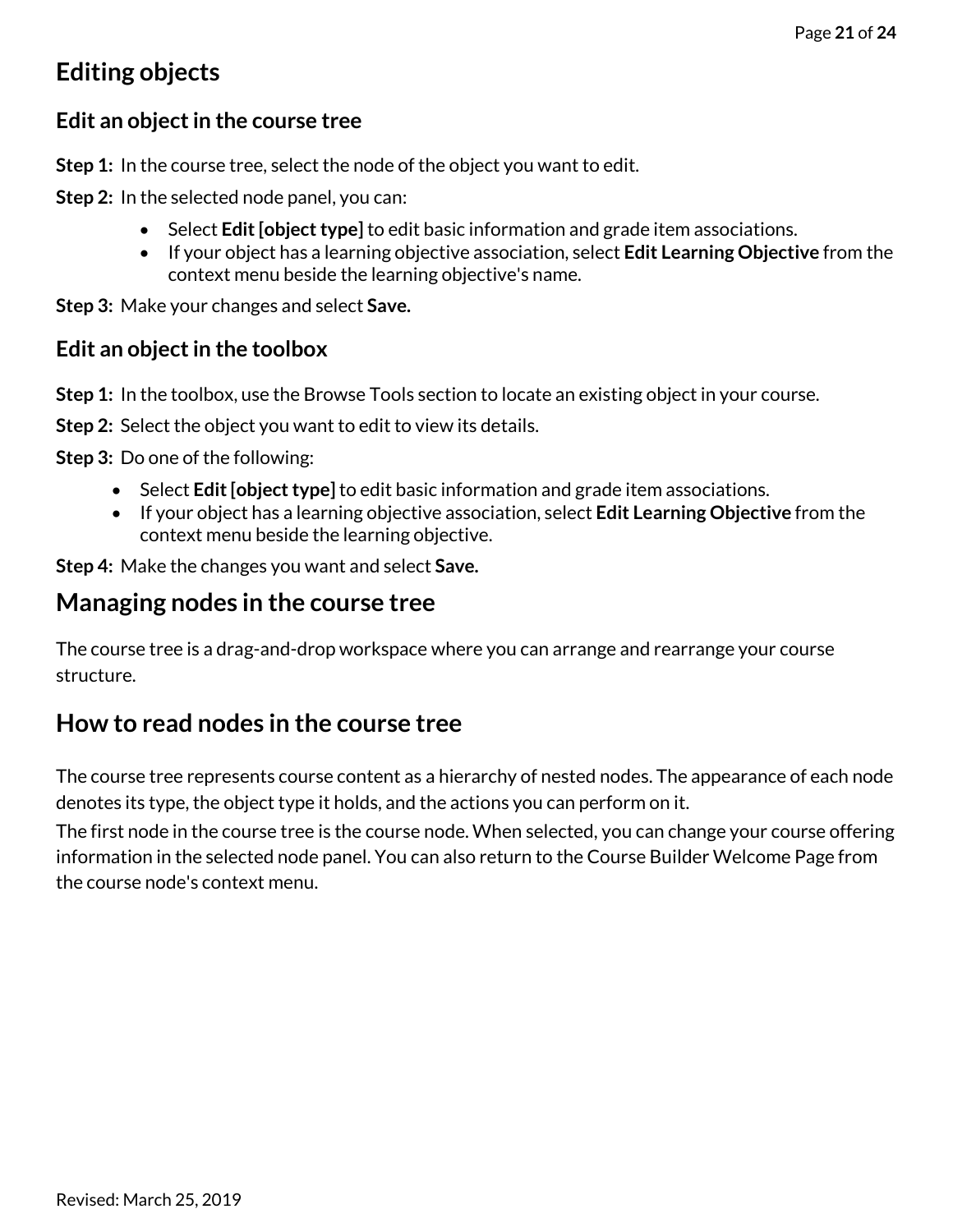

The visual elements on nodes

### <span id="page-21-0"></span>**Using drop targets**

Drop targets indicate where you can drag a particular module, placeholder, or object. If you drag an item over a node, that node appears orange to indicate whether you can drop it there.



A node turns orange when it is a drop target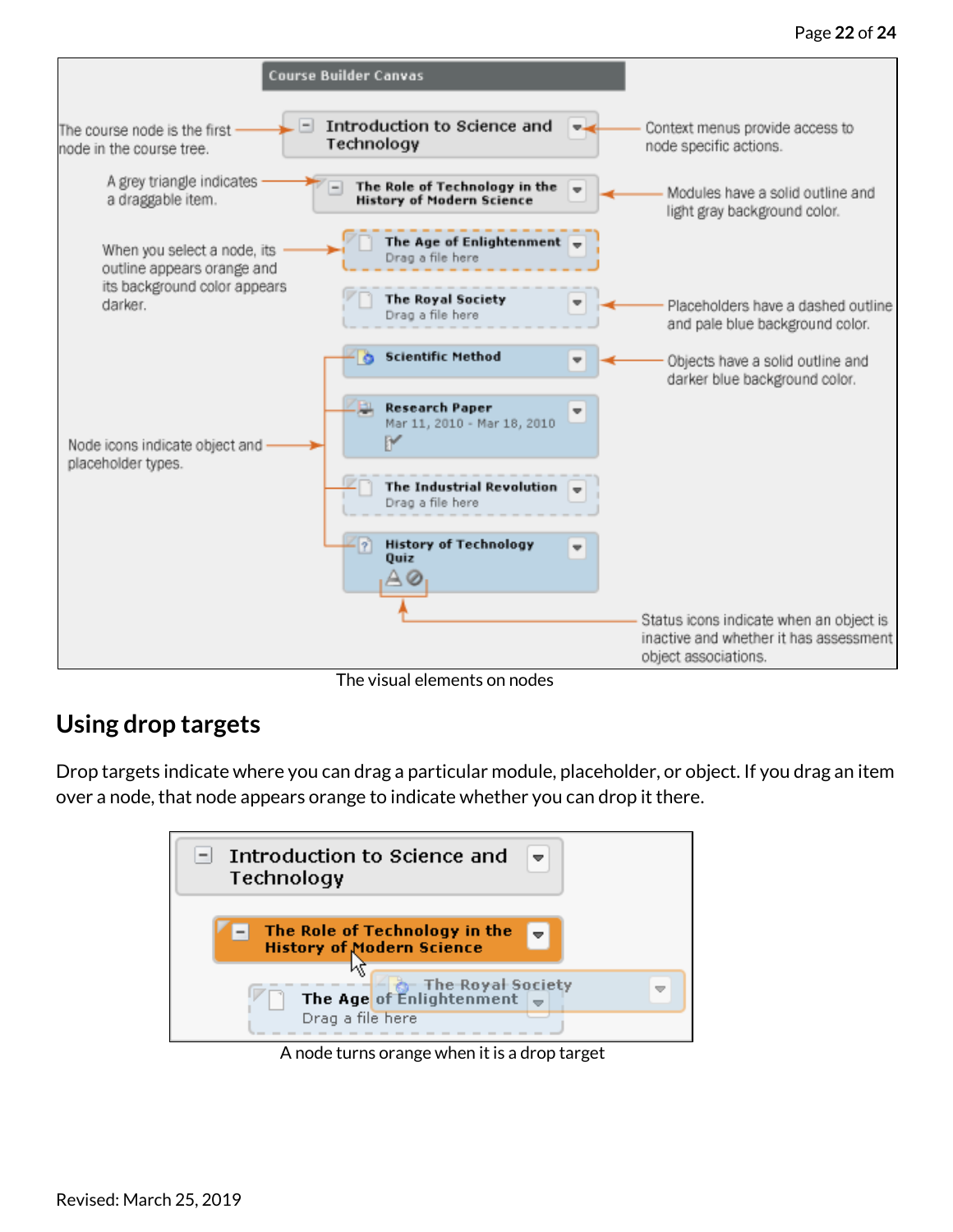If you drag an item above or below a node, a black line appears to indicate whether you can drop that item before or after the node.

| The Role of Technology in the<br>$\Rightarrow$<br><b>History of Modern Science</b> |  |
|------------------------------------------------------------------------------------|--|
| The Age of Enlightenment $\frac{1}{2}$<br>Drag a file here                         |  |
| <b>Scientific Method</b><br><b>The Royal Society</b><br>Drag a file here           |  |

A black line indicates a drop target

Dropping an item on a module node or the course node automatically appends that item to the bottom of the parent node's hierarchy. This is helpful when adding many items after one another; instead of dragging each one to the bottom of a sizable hierarchy, you can simply drop items on the parent node.

## <span id="page-22-0"></span>**Managing nodes**

#### <span id="page-22-1"></span>**Move a node**

Use the move commands in a node's context menu as an alternative to dragging and dropping from one section in your course to another.

**Step 1:** Select the node you want to move.

**Step 2:** In the node's context menu, select **Move Up, Move Down**, or **Move To,** to change the node's location entirely.

**Step 3:** For the **Move To** option, in the **Select a location** pop-up window, select the module you want to move your object to.

#### <span id="page-22-2"></span>**Cut and paste a node**

You can also cut and paste a node as an alternative to dragging and dropping it from one section in your course to another.

**Step 1:** Select the node with the placeholder or structure you want to cut.

**Step 2:** In the node's context menu, select **Cut**.

**Step 3:** In the context menu of the node or the closest node to the location you want to paste, select **Paste After, Paste Before,** or **Paste As Child**.

#### <span id="page-22-3"></span>**Remove a node**

**Note:** When you remove a module node, its child modules and placeholders are also removed.

**Step 1:** Select the node you want to delete.

**Step 2:** In the node's context menu, select **Remove**.